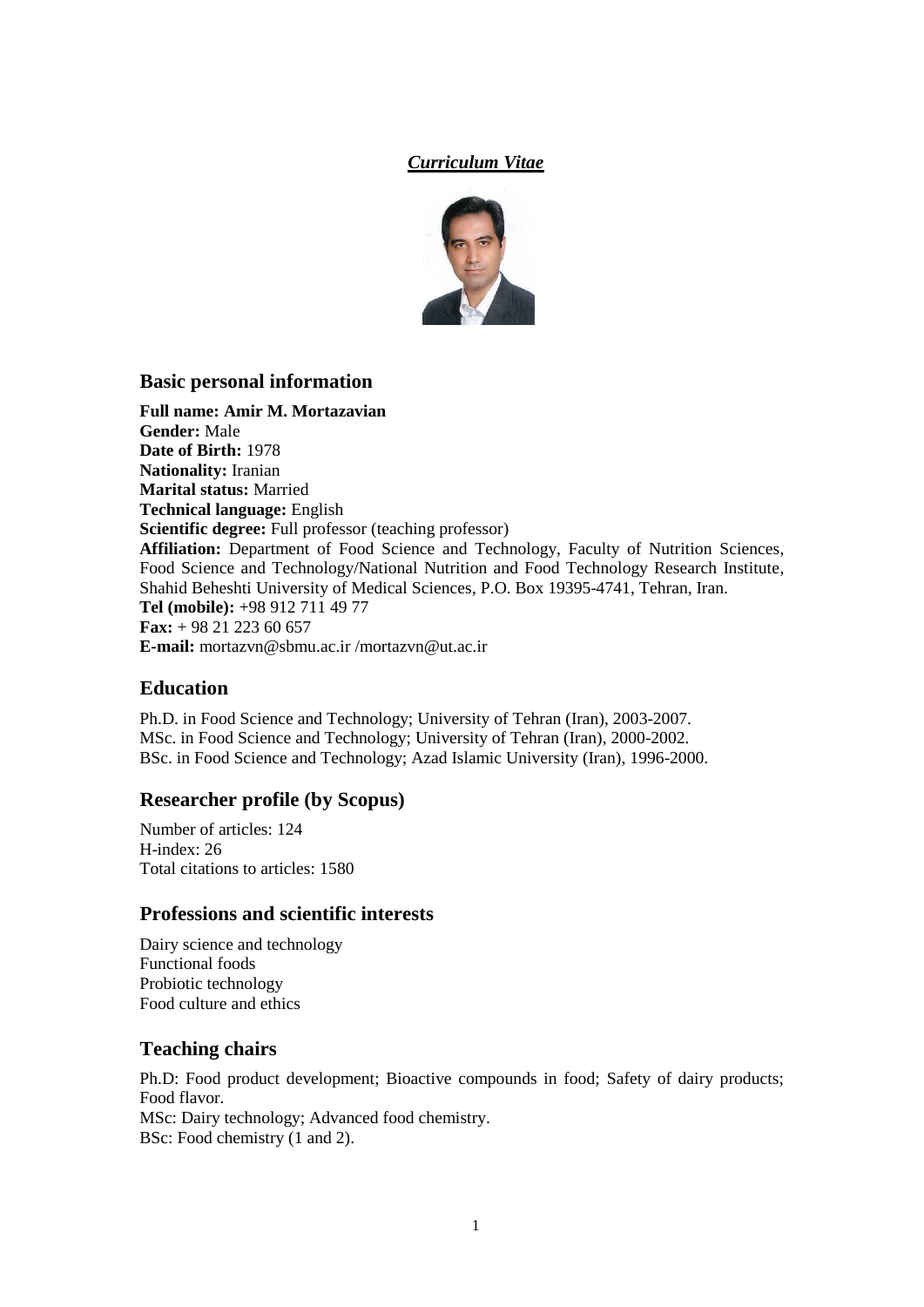## **Main achievements and honors**

**1% top ESI** (Essential Science Indicators) (The most 1% world cited scientist in research area of Agriculture and Biological Sciences) (March 2018).

First scientist in Iran in the field of Food Safety and Hygiene (2018).

Member of the 'National Elites Foundation' in Iran.

- Distinguished researcher of National 'Razi Medical Sciences Festival' (first grade) as the principal of 'Student Research Committee' in Shahid Beheshti University of Medical Sciences (2017; Tehran, Iran).
- Distinguished researcher of National 'Razi Medical Sciences Festival' (first grade) as the principal of 'Student Research Committee' in Shahid Beheshti University of Medical Sciences (2016; Tehran, Iran).
- Distinguished researcher of national 'Razi Medical Sciences Festival' (first grade) as the principal of 'Student Research Committee' in Shahid Beheshti University of Medical Sciences (2015; Tehran, Iran).
- Distinguished researcher of national 'Razi Medical Sciences Festival' (first grade) as the principal of 'Student Research Committee' in Shahid Beheshti University of Medical Sciences (2014; Tehran, Iran).
- Distinguished researcher of national 'Razi Medical Sciences Festival' (first grade) as the principal of 'Student Research Committee' in Shahid Beheshti University of Medical Sciences (2013; Tehran, Iran).
- Distinguished researcher of national 'Razi Medical Sciences Festival' (first grade) as young innovator (2012; Tehran, Iran).
- Distinguished researcher of year among associate professors in Shahid Beheshti University of Medical Sciences (2013; Tehran, Iran).
- Distinguished inventor of year in Shahid Beheshti University of Medical Sciences (2012; Tehran, Iran).
- The greatest promotion score from assistant professor to associate professor in Shahid Beheshti University of Medical Sciences (2012; Tehran, Iran).
- Distinguished teacher of year in Shahid Beheshti University of Medical Sciences (2011; Tehran, Iran).
- Distinguished researcher of year among assistant professors in Shahid Beheshti University of Medical Sciences (2010; Tehran, Iran).

Awarded project in national 'Young Kharazmi Festival' (2008; Tehran, Iran).

- Distinguished researcher of year among Ph.D students in University of Tehran (2007; Tehran, Iran).
- Distinguished researcher of year among Ph.D students in Faculty College of Agriculture and Natural Resource (2007; University of Tehran, Tehran, Iran).
- Distinguished Ph.D dissertation of year among graduated Ph.D students in University of Tehran (2007; Tehran, Iran).
- Distinguished talented student of year among Ph.D students of University of Tehran (2007; Tehran, Iran).
- 1st grade-graduated student in Ph.D in University of Tehran (2007; Tehran, Iran).
- Distinguished researcher of year in Azad Islamic University, Amol branch (2005; Amol, Iran).
- Distinguished talented student of year among MSc. students of University of Tehran (2003; Tehran, Iran).
- 1st grade-graduated student in MSc. in University of Tehran (2003; Tehran, Iran).
- 1st grade-graduated student in BSc. in Azad Islamic University, Science and Research Branch (1999; Tehran, Iran).

#### **Main executive positions and memberships**

Deputy of the dean of INSO (Iran National Standard Organization) in the 'National Endorsement Committees' of food and microbiology (2006- …).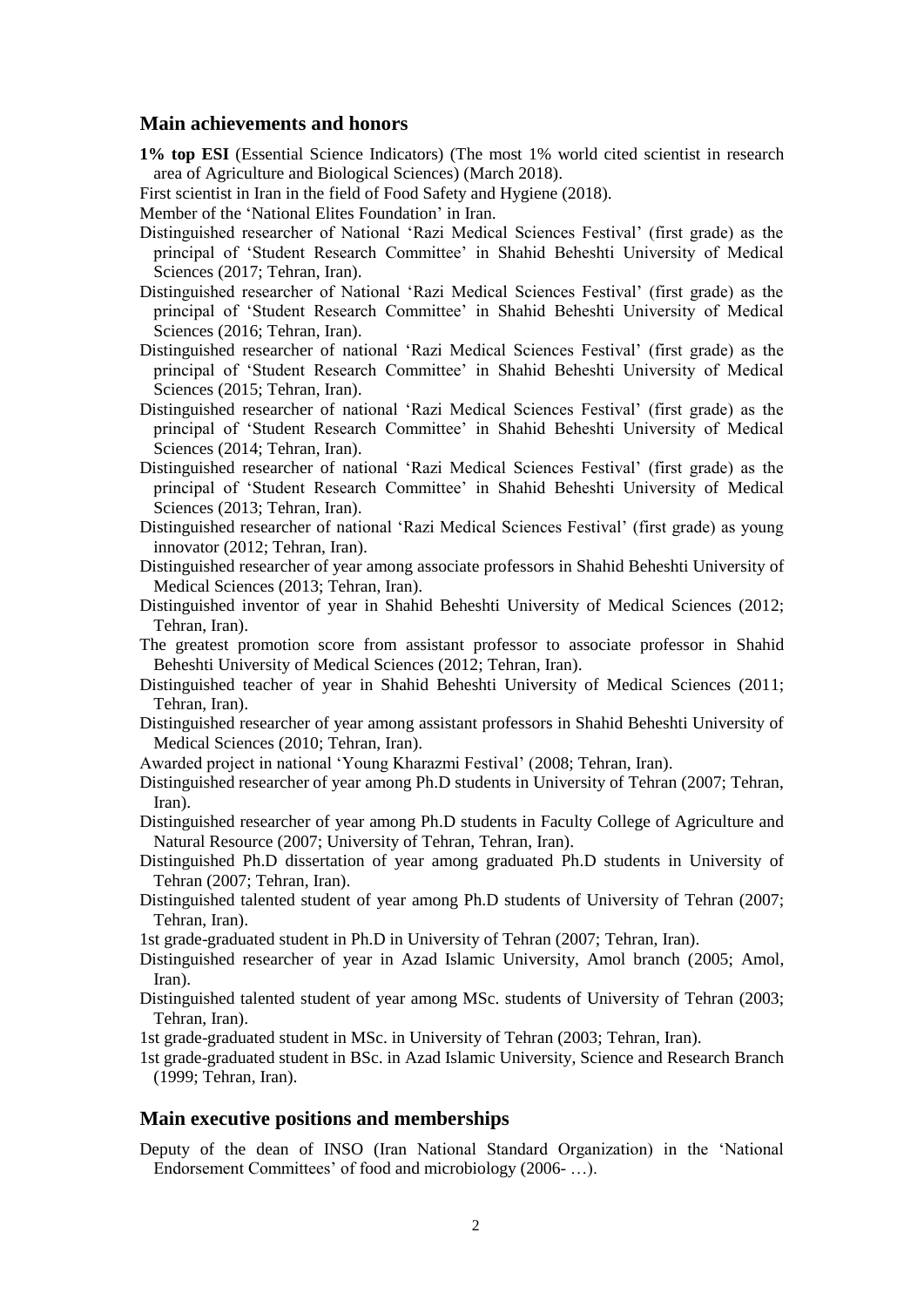- Vice Chancellor of the 'Iran Codex Committee on Milk and Milk Products' (ICCMMP)  $(2015-. ...)$ .
- Director of the CCNE (Codex Committee of Near East) in Iran (Iran as coordinator) (20016- 2018).
- Scientific consultant of the general manager of Iran Food and Drug Organization (Hygiene Ministry) on functional foods and dairy science (2009- …).
- Scientific consultant of the general manager of Iran Food and Drug Organization Laboratories (Hygiene Ministry) on dairy products (2010- 2012).
- Scientific consultant of the 'Community Nutrition Improvement Office' (Ministry of Health, Iran) in food technology  $(2015-$ ...
- Principal of 'Student Research Office' in Shahid Beheshti University of Medical Sciences (Tehran, Iran, 2010- …).
- Member of the 'Policy-making Council' of the 'Student Research Center' in the Ministry of Health (Iran) (2012-…).
- Vice chancellor of educational affairs in the Faculty of Nutrition Sciences and Food Technology/National Nutrition Sciences and Food Technology Research Institute (Shahid Beheshti University of Medical Sciences, Iran) (2012- …).
- Member of the national 'Technical Board' in educational affairs of the Hygiene Ministry of Iran in the fields of 'Food Science and Technology' and 'Food Safety and Hygiene' (2013- …).
- Member of the 'Food Technology Council' in the Ministry of Hygiene (Iran, 2016- …).
- Member of the 'Executive Committee' of 'Research Council' of Shahid Beheshti University of Medical Sciences (Iran, 2010- …).
- Member of the 'Research Council' of National Nutrition Sciences and Food Technology Research Institute (Shahid Beheshti University of Medical Sciences, Iran) (2013- …).
- Member of the 'Educational Council' of Shahid Beheshti University of Medical Sciences (Iran, 2012- …).
- Member of the 'Food Safety Research Center' (Shahid Beheshti University of Medical Sciences; Iran, 2016- …).
- Member of the 'Surveillance Committee on Student Journals) (Vice Chancellor of Cultural and Student Affairs, Shahid Beheshti University of Medical Sciences (Iran, 2017- …).
- Member of the 'Surveillance Committee on Student Scientific Societies) (Vice Chancellor of Cultural and Student Affairs, Shahid Beheshti University of Medical Sciences (Iran, 2017- …).
- Member of the 'Research Center of religion and Health' (Shahid Beheshti University of Medical Sciences (Iran, 2014- …).
- Member of the board of directors in the 'Iran Society of Probiotics and Functional Foods'  $(2012 - ...)$ .
- Member of the board of directors in the 'Scientific Society of Food and Nutrition Supporting Health of Iran' (2010-2012).

Referee of the Iran Elites Foundation Festivals (2014- …).

Responsible of National PhD interview (Ministry of Hygiene Universities, Iran) for fields of Food Technology and Food Safety (2016, 2017 and 2018).

#### **Knowledge-based industrial experiences**

**Tek-gen Co.** (Tehran, Iran): Production of probiotic strains for foods and supplements; Design and production of specific-claimed supplements and food products.

## **Scientific secretary of international/national congresses**

6th AFSLAB (Asian Federation of Societies for Lactic Acid Bacteria) International Symposium (2018), Tehran, Iran. Coordinator: Iran Society of Probiotics and Functional Foods.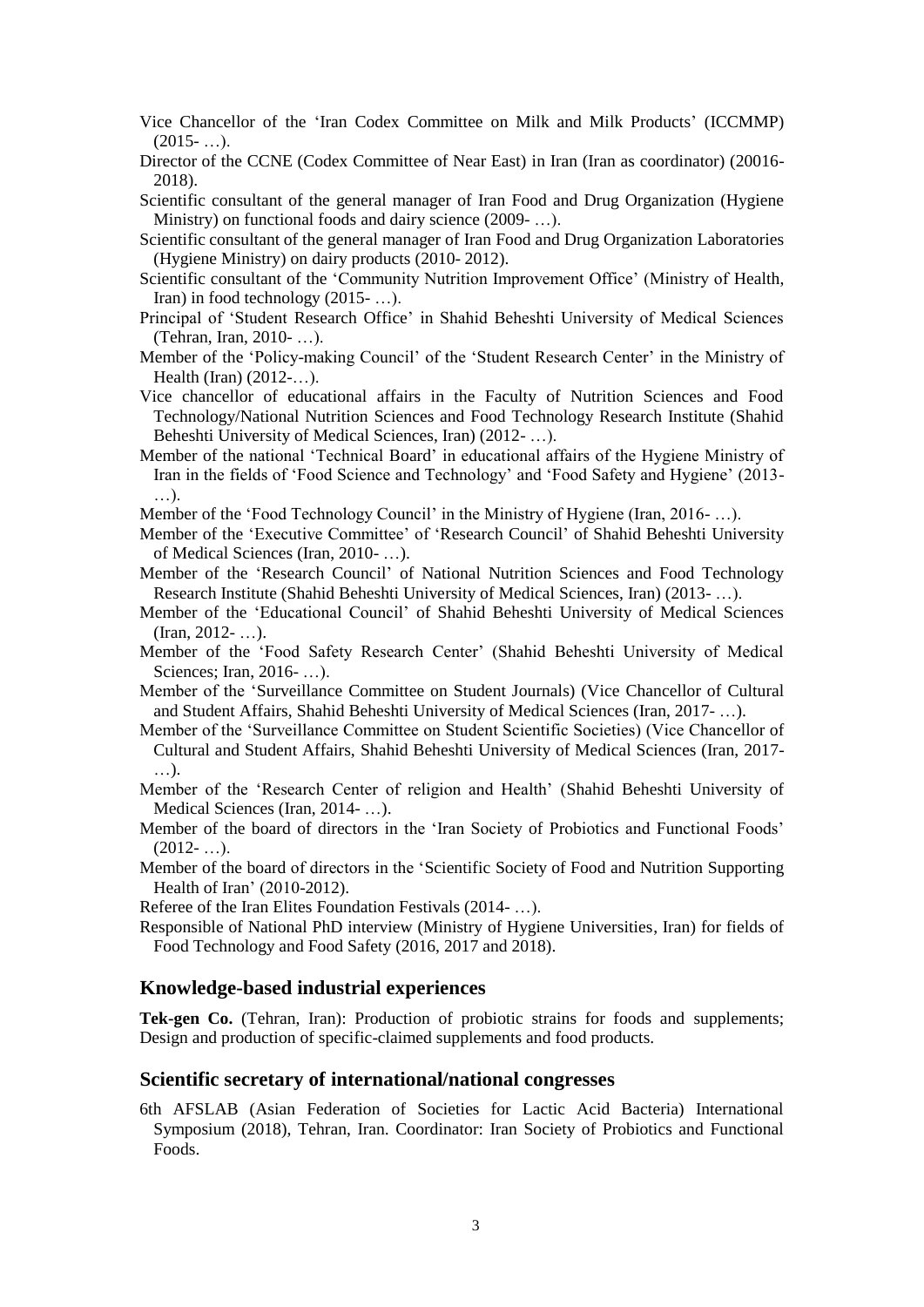- 4th International Congress of Probiotics and Functional Foods (2018), Tehran, Iran. Coordinator: Iran Society of Probiotics and Functional Foods.
- 1th National Congress of Probiotics and Prebiotics (2012), Tehran, Iran. Coordinator: National Nutrition and Food technology research Institute.

# **Editorial board of journals**

*World Journal of Gastrointestinal Pharmacology and Therapeutics* (WJGPT) (2010- …). *Iranian Journal of Food Science and Industry* (IJFSI) (2012- …). *Nutrition and Food Sciences Research* (NFSR) (2015). *Applied Food Biotechnology* (AFB) (2016). *Foods* (2018- …).

# **Reviewer of journals (ISI indexed)**

*Comprehensive reviews in Food Science and Food Safety Journal of Dairy Science Journal of Dairy Research International Journal of Dairy Technology Food Research International Journal of Functional Food Food Bioscience Italian Journal of Food Science Food Chemistry Journal of Food Science Food Science and Biotechnology African Journal of Biotechnology Iranian Journal of Biotechnology Journal of Agricultural and Food Chemistry Food-Borne Pathogens and Diseases International Journal of Food Science and Technology Veterinary Worlds BMC Microbiology Journal of Applied Physiology*

## **Supervision of post-graduate thesis**

## **Ph.D:**

- Khorshidian, N. (ongoing). Lab-scale production of drinking water enriched with microencapsulated galactagogue herbs extract and determination of qualitative and clinical characteristics of final product. Ph.D. dissertation. Shahid Beheshti University of Medical Sciences, Tehran, Iran.
- Arab, M. (ongoing). Designing and lab scale production of functional flavored milks containing canthaxantin microencapsulation. Ph.D. dissertation. Shahid Beheshti University of Medical Sciences, Tehran, Iran.
- Mollakhalili Meybodi, N. (ongoing). Optimizing the condition of lysine fortification in wheat bread by adding defatted soy flour and transglutaminase enzyme. Ph.D. dissertation. Shahid Beheshti University of Medical Sciences, Tehran, Iran.
- Delshadian, Z. (2018). Iron fortification of infant's milk formula by using bioactive casein phosphopeptides. Ph.D. dissertation. Shahid Beheshti University of Medical Sciences, Tehran, Iran.
- Ghanbari, M. (2017). Lab-scale formulation of nutritious prebiotic cereal-based dairy dessert with acceptable sensory properties. Ph.D. dissertation. Shahid Beheshti University of Medical Sciences, Tehran, Iran.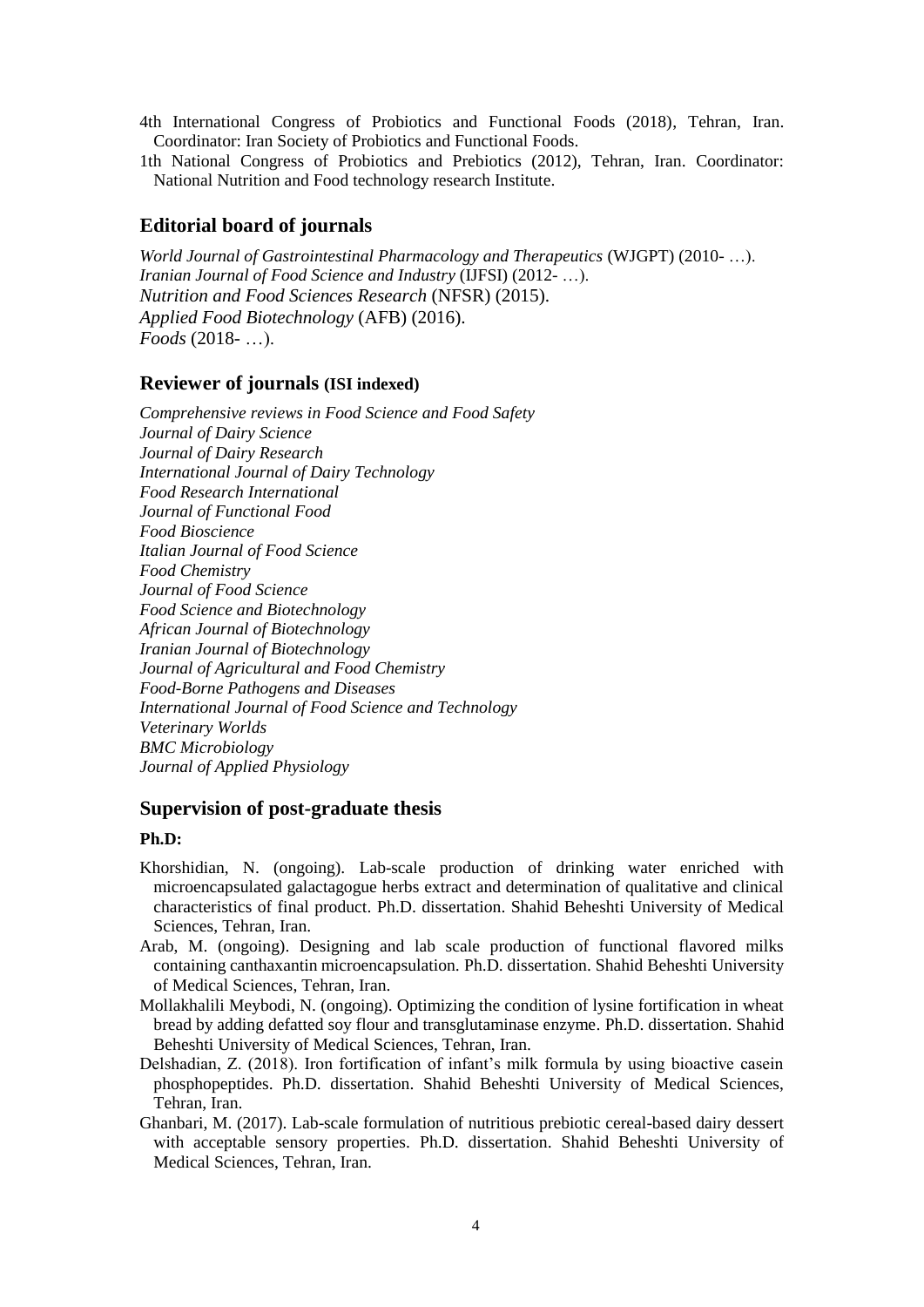- Jafari, M. (2015). Studing the possibility of probiotic emulsion sausage containing bacillus coagulans and bacillus subtilis spores and determination of its quality characteristics. Ph.D. dissertation. National Branch of Shahid Beheshti University of Medical Sciences, Tehran, Iran.
- Mohammadi, R. (2015). Extraction optimization of collagen from eggshell membrane and determination of qualitative properties of edible film produced from extracted collagen. Ph.D. dissertation. Shahid Beheshti University of Medical Sciences, Tehran, Iran.
- Soha, S. (2014). The compilation of global method to determine milk fat products adulteration, emphasizing butter adulteration. Ph.D. dissertation. National Branch of Shahid Beheshti University of Medical Sciences, Tehran, Iran.

#### **MSc:**

- Amir Hasani, F. (ongoing). Effect of native Iranian probiotic strains and inoculation order in comparison with commercial strains on viability and quality characteristic of probiotic doogh. MSc. thesis. Shahid Beheshti University of Medical Sciences, Tehran, Iran.
- Sarmadi, B. (2017). Lab-scale production of sugar-free regular flixweed drink and flixweedlemonade drink with appropriate physical stability and shelf-life. MSc. thesis. Shahid Beheshti University of Medical Sciences, Tehran, Iran.
- Sasanian, N. (2017). The effect of lipase addition to commercial Doogh in order to generate specific traditional flavor. MSc. thesis. National Branch of Shahid Beheshti University of Medical Sciences, Tehran, Iran.
- Ebrahimi, B. (2016). Lab-scale production and considering quality parameters of carboxymethyl cellulose-based edible film containing probiotic bacteria. MSc. thesis. Shahid Beheshti University of Medical Sciences, Tehran, Iran.
- Khanniri, E. (2016). Designing an efficient and cost-effective stabilizer mixture for physical stability of non-fat unfizzy Doogh. MSc. thesis. Shahid Beheshti University of Medical Sciences, Tehran, Iran.
- Sheidaee, Z. (2016). Formulation of non-fat and non-added sugar dairy dessert using stabilizer and high inulin content. MSc. thesis. Shahid Beheshti University of Medical Sciences, Tehran, Iran.
- Alimiri, T. (2015). The effect of the presence of heat and direct light on stability of vitamin D<sup>3</sup> in heated Doogh during storage. MSc. thesis. Shahid Beheshti University of Medical Sciences, Tehran, Iran.
- Khodadadi, E. (2015). Lab-scale production of non-fat set yogurt using formulated powder containing mixture of inulin and hydrocolloids. Shahid Beheshti University of Medical Sciences, Tehran, Iran.
- Sadri, S. (2014). Investigate of physic-chemical, antioxidant and sensory properties of probiotic yogurt fortified with pomegranate juice concentrate. MSc. Thesis. Azad Islamic University, Shahre Qods branch, Tehran, Iran.
- Souhani, M. (2014). Determine of the optimal formula containing inulin with Iota and Kappa carageneenan stabilizer on textural and sensory characteristics of ultrafiltrated feta cheese. MSc. Thesis. Azad Islamic University, Khorasegan branch, Isfahan, Iran.
- Bagheri, N. (2013). Identification of microorganisms in Iranian industrial Doogh. MSc. thesis. Shahid Beheshti University of Medical Sciences, Tehran, Iran.
- Jamshidi, N. (2013). Viability of several probiotic strains in non-alcoholic beer during storage period. MSc. thesis. Azad Islamic University, Varamin (Pishva) branch, Varamin, Iran.
- Yahyanejad, F. (2013). The effect of addition of two kinds of prebiotic compounds lactulose and betaglucan on microbiological, textural and sensory characteristics of probiotic UF cheese. MSc. thesis. Azad Islamic University, Varamin (Pishva) branch, Varamin, Iran.
- Ehsani, J. (2012). Effects of artichoke extract addition on microbiological and physiochemical properties of probiotic yogurt. MSc. thesis. National Branch of Shahid Beheshti University of Medical Sciences, Tehran, Iran.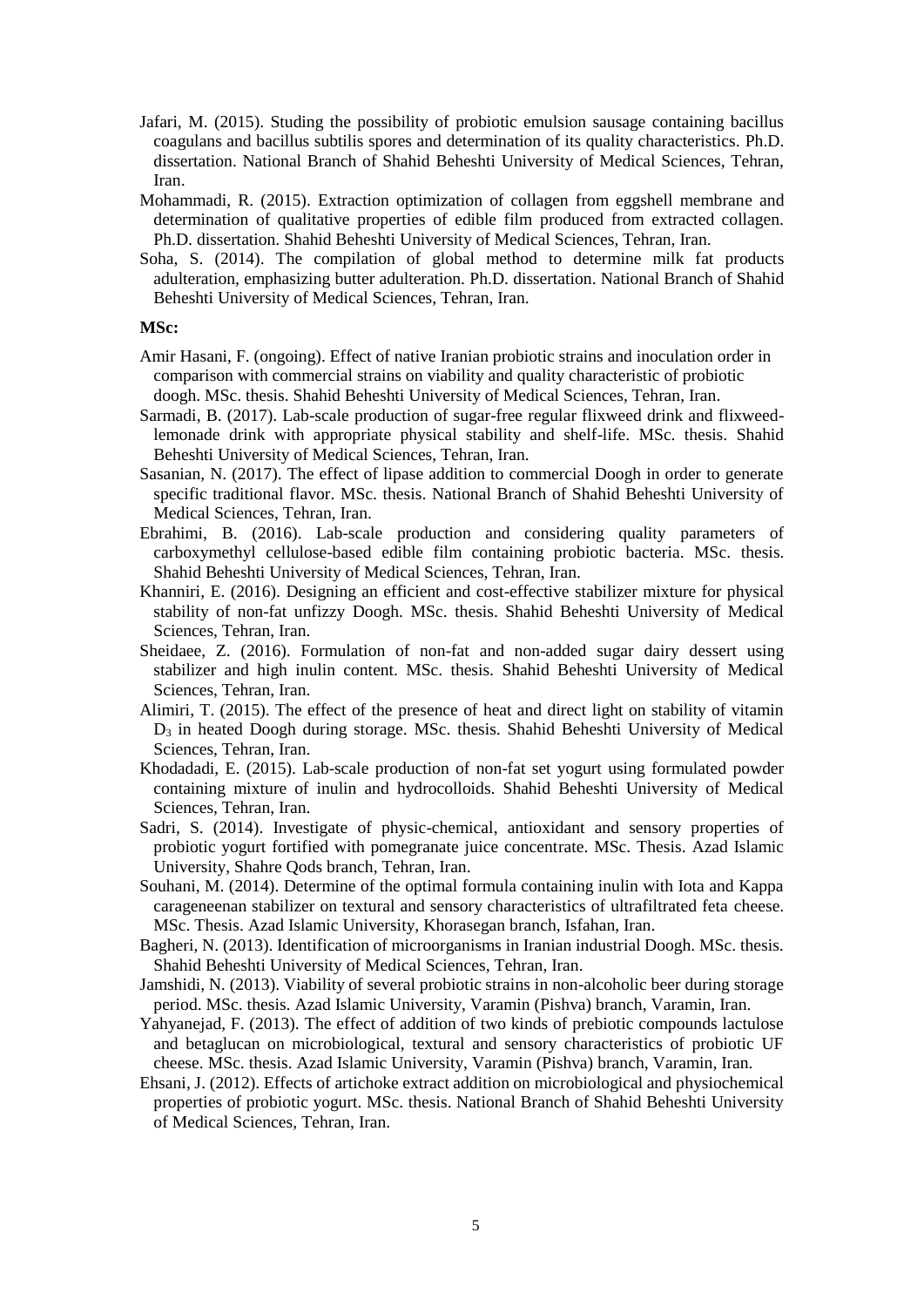- Vesal, H. (2012). Validation of HPLC methodology for betermination of sorbat and benzoate in Doogh and determination of these compounds in Doogh samples consumed in Tehran market. MSc. thesis. National Branch of Shahid Beheshti University of Medical Sciences, Tehran, Iran.
- Karimi, R. (2011). Production of UF cheese using probiotic strains and partial replacement of sodium chloride by potassium chloride. MSc. thesis. Shahid Beheshti University of Medical Sciences, Tehran, Iran.
- Ahmadi, E. (2010). Viability of two Iranian isolated species of bifidobacteria in doogh. MSc. thesis. Azad Islamic University, Science and Research branch, Tehran, Iran.
- Beheshtipour, H. (2010). Effect of chlorella vulgaris and spiurulina platensis on viability of probiotics in yoghurt and its biochemical properties. MSc. thesis. Shahid Beheshti University of Medical Sciences, Tehran, Iran.
- Heydari, S. (2010). Prebiotic yogurt. MSc. thesis. Azad Islamic University, Science and Research branch, Tehran, Iran.
- Gorbanipour, S. (2010). Studying combined effects of inoculation level and incubation temperature on qualitive aspects of probiotic yogurt. MSc. thesis. National Branch of Shahid Beheshti University of Medical Sciences, Tehran, Iran.
- Roozotalab, M. (2010). Production of probiotic fruity soy yoghurt with satisfactory qualitative properties. MSc. thesis. Azad Islamic University, Varamin (Pishva) branch, Varamin, Iran.
- Roohi, R. (2010). Formulation of probiotic chocolate milk with D-tagatose as a sugar replacer. MSc. thesis. Shahid Beheshti University of Medical Sciences, Tehran, Iran.
- Sadaghdar, Y. (2010). Experimental production of probiotic favoured drink based on fermented milk. MSc. thesis. Azad Islamic University, Azad Islamic University, Science and Research branch, Tehran, Iran.
- Shahabbaspour, Z. (2010). Production of probiotic flavored fermented soymilk with satisfactory qualitative properties. MSc. thesis. Azad Islamic University, Varamin (Pishva) branch, Varamin, Iran.
- Mohammadi, R. (2010). Lab-scale production of probiotic soy-doogh with satisfactory qualitative properties using milk and soy milk. MSc. thesis. Shahid Beheshti University of Medical Sciences, Tehran, Iran.
- Chelehdavan, S. (2009). Topic on probiotic Doogh (Iranian drink based on fermented milk). MSc. thesis. Shahid Beheshti University of Medical Sciences, Tehran, Iran.
- Shafiee, G. (2009). Combined effect of dry matter content, final pH of fermentation andincubation temperature on viability of probiotic microorganisms in fermented milks. MSc. thesis. National Branch of Shahid Beheshti University of Medical Sciences, Tehran, Iran.

## **Publications**

#### **Books and chapter of books**

- Mortazavian, A. M, Khorshidian, N. (Eds.) (2017). Aflatoxin in milk and milk products. Lamber Academic Publishing, Germany.
- Mortazavian, A. M., Moslemi, M., Sohrabvandi. S. (2016). Microencapsulation of Probiotics and Applications in Food Fermentation. In: Fermented foods, part I: Biochemistry and Biotechnology. CRC.
- [Meybodi, N.,](https://www.scopus.com/authid/detail.uri?origin=AuthorProfile&authorId=57044668500&zone=) [Ebrahimi, M.T.,](https://www.scopus.com/authid/detail.uri?origin=AuthorProfile&authorId=36989440000&zone=) [Mortazavian, A.M.](https://www.scopus.com/authid/detail.uri?origin=AuthorProfile&authorId=12792054500&zone=) (2016). [Ethnic fermented foods and](https://www.scopus.com/record/display.uri?eid=2-s2.0-85006380108&origin=resultslist&sort=plf-f&src=s&sid=7009ff4aa8a26d695972dd1ffadecfaa&sot=autdocs&sdt=autdocs&sl=18&s=AU-ID%2812792054500%29&relpos=38&citeCnt=1&searchTerm=)  [beverage of Iran.](https://www.scopus.com/record/display.uri?eid=2-s2.0-85006380108&origin=resultslist&sort=plf-f&src=s&sid=7009ff4aa8a26d695972dd1ffadecfaa&sot=autdocs&sdt=autdocs&sl=18&s=AU-ID%2812792054500%29&relpos=38&citeCnt=1&searchTerm=) In: [Ethnic Fermented Foods and Alcoholic Beverages of Asia.](https://www.scopus.com/display/book.uri?sourceId=21100788956&requestedPage=book) Springer, India.
- Sohrabvandi, S. and Mortazavian, A. M. (2014). The Science of non-alcoholic beer. Shahid Beheshti University of Medical Sciences Press, Iran.
- Mortazavian, A. M., Mohammadi, R. and Sohrabvandi, S. (2012). Delivery of probiotic microorganisms into gastrointestinal tract by food products. In: New Advances in the Basic and Clinical Gastroenterology. InTech, Croatia.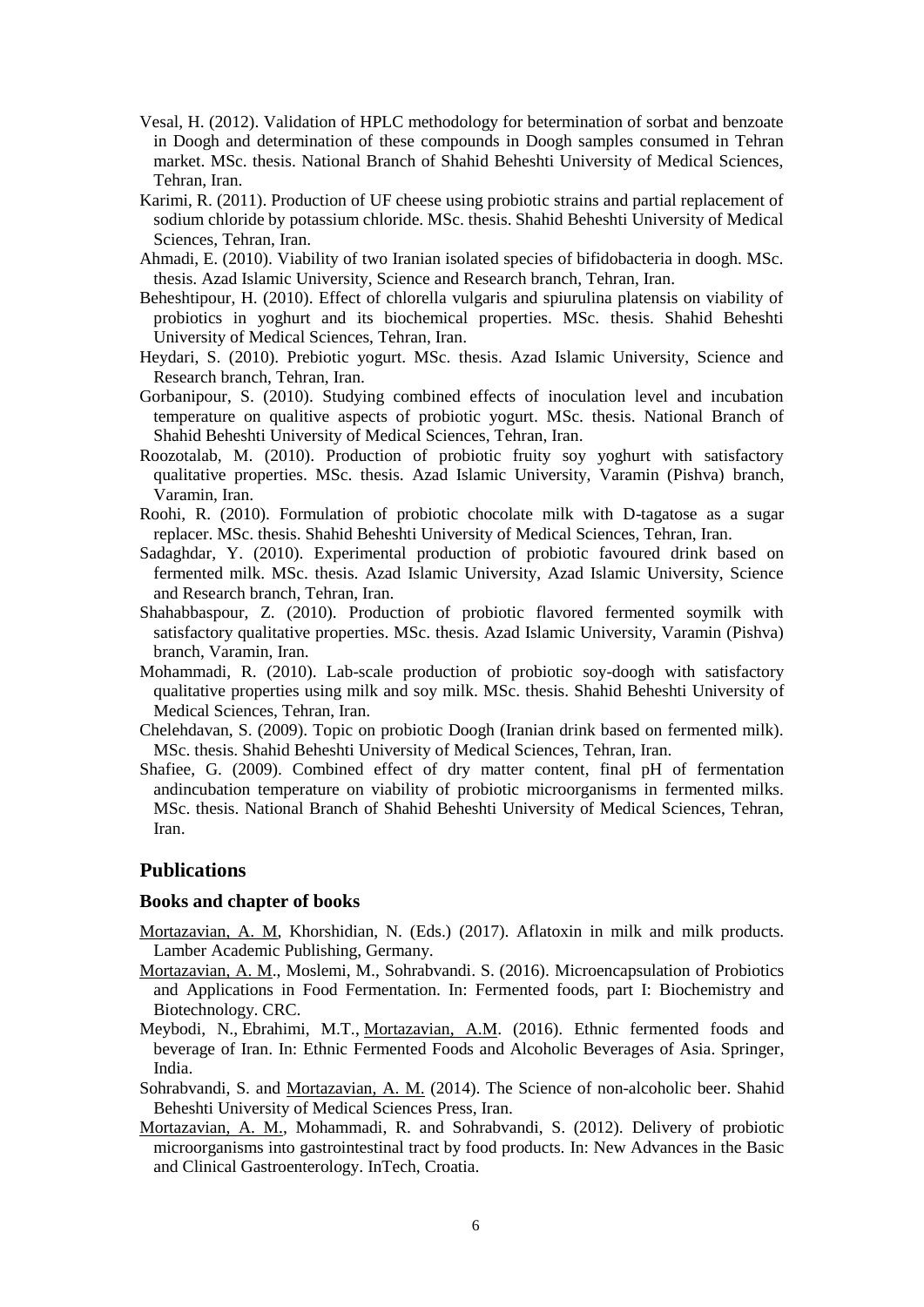- Korbekandi, H., Mortazavian, A. M. and Iravani, S. (2011). Technology and stability of probiotic in fermented milks. In: Probiotic and Prebiotic Foods: Technology, Stability and Benefits to the human health. N. Shah (Ed.). Nova Science Publishers, Inc, New York.
- Mortazavian, A. M., Mohammadi, M. and da Cruz, A. (2011). Technology and stability of probiotic and prebiotic dairy desserts. In: Probiotic and Prebiotic Foods: Technology, Stability and Benefits to the human health. N. Shah (Ed.). Nova Science Publishers, Inc, New York.
- Mortazavian, A. M. and Sohrabvandi, S. (2006). Probiotics and Food Probiotic Products, A.M. Mortazavian (Ed.). Eta Publication, Iran [In Persian].
- Mortazavian, A. M. and Sohrabvandi, S. (2004). Sensory Characteristics of Yogurt, A.M. Mortazavian (Ed.). Eta Publication, Iran [In Persian].

#### **Original articles (ISI/Scopus indexed)** *(\*corresponding author)*

- [Khanniri, E.](https://www.scopus.com/authid/detail.uri?authorId=57188727841&eid=2-s2.0-85008498510)[,Sohrabvandi, S.,](https://www.scopus.com/authid/detail.uri?authorId=12793070400&eid=2-s2.0-85008498510) [Arab, S.M.,](https://www.scopus.com/authid/detail.uri?authorId=57192869592&eid=2-s2.0-85008498510) [Shadnoush, M.](https://www.scopus.com/authid/detail.uri?authorId=55355724200&eid=2-s2.0-85008498510) and [Mortazavian, A.M.](https://www.scopus.com/authid/detail.uri?authorId=12792054500&eid=2-s2.0-85008498510)\* (2018). Development of an efficient stabilizer mixture for physical stability of non-fat unfizzy Doogh. *International Journal of Dairy Technology*. Accepted for publication.
- [Sasanian,](https://onlinelibrary.wiley.com/action/doSearch?ContribAuthorStored=Sasanian%2C+Nazanin) S., [Mortazavian,](https://onlinelibrary.wiley.com/action/doSearch?ContribAuthorStored=Mortazavian%2C+Amir+Mohammad) A. M.\*, [Hosseini,](https://onlinelibrary.wiley.com/action/doSearch?ContribAuthorStored=Hosseini%2C+Hedayat) H., [Mohammadi,](https://onlinelibrary.wiley.com/action/doSearch?ContribAuthorStored=Mohammadi%2C+Reza) R., [Nayebzadeh,](https://onlinelibrary.wiley.com/action/doSearch?ContribAuthorStored=Nayebzadeh%2C+Kooshan) K. and [Sasanian,](https://onlinelibrary.wiley.com/action/doSearch?ContribAuthorStored=Sasanian%2C+Negar) N. (2018). Development of traditional flavour in commercial Doogh by addition of lipase. *International Journal of Dairy Technology.* Accepted for publication.
- Taghizadeh, M., Mohammadifar, M. A., Sadeghi, E., Rouhi M., Mohammadi, R., Askari, F., Mortazavian, A. M., Kariminejad, M. Photosensitizer-induced cross-linking: A novel approach for improvement of physicochemical and structural properties of gelatin edible films. *Food Research International*. Accepted for publication.
- Mehraliha, M., Nateghi, L., Sohravvandi, S. and Khorshidian, N. (20018). Effect of guar and xanthan gum on rheological properties of salt-reduced Ashi noodles. *Carpathian Journal of Food Science and Technology.* Accepted for publication.
- Arab, M., Sohrabvandi, S., Khorshidian, N. and Mortazavian, A. M.\* (2018). [Combined](https://www.eurekaselect.com/node/159311/article/combined-effects-of-salt-related-variables-on-physical-microbiological-rheological-and-sensory-characteristics-of-probiotic-doogh-iranian-fermented-milk-beverage)  [Effects of Salt-Related Variables on Physical, Microbiological, Rheological and Sensory](https://www.eurekaselect.com/node/159311/article/combined-effects-of-salt-related-variables-on-physical-microbiological-rheological-and-sensory-characteristics-of-probiotic-doogh-iranian-fermented-milk-beverage)  [Characteristics of Probiotic Doogh.](https://www.eurekaselect.com/node/159311/article/combined-effects-of-salt-related-variables-on-physical-microbiological-rheological-and-sensory-characteristics-of-probiotic-doogh-iranian-fermented-milk-beverage) *Current Nutrition & Food Science*. Accepted for publication.
- Bagheripoor, N., Khoshgozaran-Abras, S., Sohrabvandi, S., Khorshidian, N., Mortazavian, A. M.\*, MollaKhalili, N. and Jazaeri, S. (2018). Application of antimicrobial incorporated edible coatings to improve the shelf-life of cheese. *Food Science and Technology*. Accepted for publication.
- Massoud, R., Khosravi-Darani, K., Bagheri, S. M. H., Mortazavian, A. M., Sohrabvandi, S. (2018). Vitamin B12: From Deficiency to Biotechnological Solution. *Current Nutrition & Food Science*. Accepted for publication.
- Heydari, S., Amiri-Rigi, A., Ehsani, M. R., Mohammadifar, M. A., Khorshidian, N., Koushki, M. R., Mortazavian, A. M\*. (2018). Rheological characteristics, syneresis and sensory properties of probiotic yogurt containingvarious prebiotic compounds. *International Journal of Dairy Technology*, 71, 175-184.
- [Silva, H.L.A.,](https://www.scopus.com/authid/detail.uri?authorId=56544045900&eid=2-s2.0-85038861680) [Balthazar, C.F.,](https://www.scopus.com/authid/detail.uri?authorId=56041720100&eid=2-s2.0-85038861680) [Esmerino, E.A.,](https://www.scopus.com/authid/detail.uri?authorId=55654660800&eid=2-s2.0-85038861680) [Neto, R.P.C.,](https://www.scopus.com/authid/detail.uri?authorId=55672075500&eid=2-s2.0-85038861680) [Rocha, R.S.,](https://www.scopus.com/authid/detail.uri?authorId=57198883512&eid=2-s2.0-85038861680) [Moraes, J.](https://www.scopus.com/authid/detail.uri?authorId=57183799500&eid=2-s2.0-85038861680)  [Cavalcanti, R.N.,](https://www.scopus.com/authid/detail.uri?authorId=36639370700&eid=2-s2.0-85038861680) [Franco, R.M.,](https://www.scopus.com/authid/detail.uri?authorId=23984928100&eid=2-s2.0-85038861680) [Tavares, M.I.B.,](https://www.scopus.com/authid/detail.uri?authorId=56473337900&eid=2-s2.0-85038861680) [Santos, J.S.,](https://www.scopus.com/authid/detail.uri?authorId=7402389373&eid=2-s2.0-85038861680) [Granato, D.,](https://www.scopus.com/authid/detail.uri?authorId=8726448500&eid=2-s2.0-85038861680) [Costa, R.G.B.,](https://www.scopus.com/authid/detail.uri?authorId=56903597400&eid=2-s2.0-85038861680) [Freitas, M.Q.,](https://www.scopus.com/authid/detail.uri?authorId=14057823200&eid=2-s2.0-85038861680) [Silva, M.C.,](https://www.scopus.com/authid/detail.uri?authorId=54880635500&eid=2-s2.0-85038861680) [Raices, R.S.L.,](https://www.scopus.com/authid/detail.uri?authorId=55608137600&eid=2-s2.0-85038861680) [Senaka Ranadheera, C.,](https://www.scopus.com/authid/detail.uri?authorId=55351267400&eid=2-s2.0-85038861680) [Nazzaro, F.,](https://www.scopus.com/authid/detail.uri?authorId=6602793059&eid=2-s2.0-85038861680) [Mortazavian, A.M.,](https://www.scopus.com/authid/detail.uri?authorId=12792054500&eid=2-s2.0-85038861680) [Cruz, A.G.](https://www.scopus.com/authid/detail.uri?authorId=24366248400&eid=2-s2.0-85038861680) (2018). Partial substitution of NaCl by KCl and addition of flavor enhancers on probiotic Prato cheese: A study covering manufacturing, ripening and storage time. *Food chemistry*, 248, 192-200.
- [Delshadian, Z.,](https://www.scopus.com/authid/detail.uri?authorId=56663184400&eid=2-s2.0-85042107148) [Mortazavian, A.M\\*.,](https://www.scopus.com/authid/detail.uri?authorId=12792054500&eid=2-s2.0-85042107148) [Tabarzad, M.,](https://www.scopus.com/authid/detail.uri?authorId=6504310407&eid=2-s2.0-85042107148) [Hosseini, S.M.,](https://www.scopus.com/authid/detail.uri?authorId=55487447000&eid=2-s2.0-85042107148) [Mohammadi, R.,](https://www.scopus.com/authid/detail.uri?authorId=36716645500&eid=2-s2.0-85042107148) [Rouhi,](https://www.scopus.com/authid/detail.uri?authorId=56662884200&eid=2-s2.0-85042107148)  [M.,](https://www.scopus.com/authid/detail.uri?authorId=56662884200&eid=2-s2.0-85042107148) [Salami, M.,](https://www.scopus.com/authid/detail.uri?authorId=57196896450&eid=2-s2.0-85042107148) [Khosravi-Darani, K.](https://www.scopus.com/authid/detail.uri?authorId=57201325226&eid=2-s2.0-85042107148) (2018). Optimisation of experimental conditions for binding of divalent iron to bioactive casein phosphopeptides. *[International](https://www.scopus.com/sourceid/20115?origin=recordpage) Journal of Food Science and [Technology](https://www.scopus.com/sourceid/20115?origin=recordpage)*, 53(3), 784-793.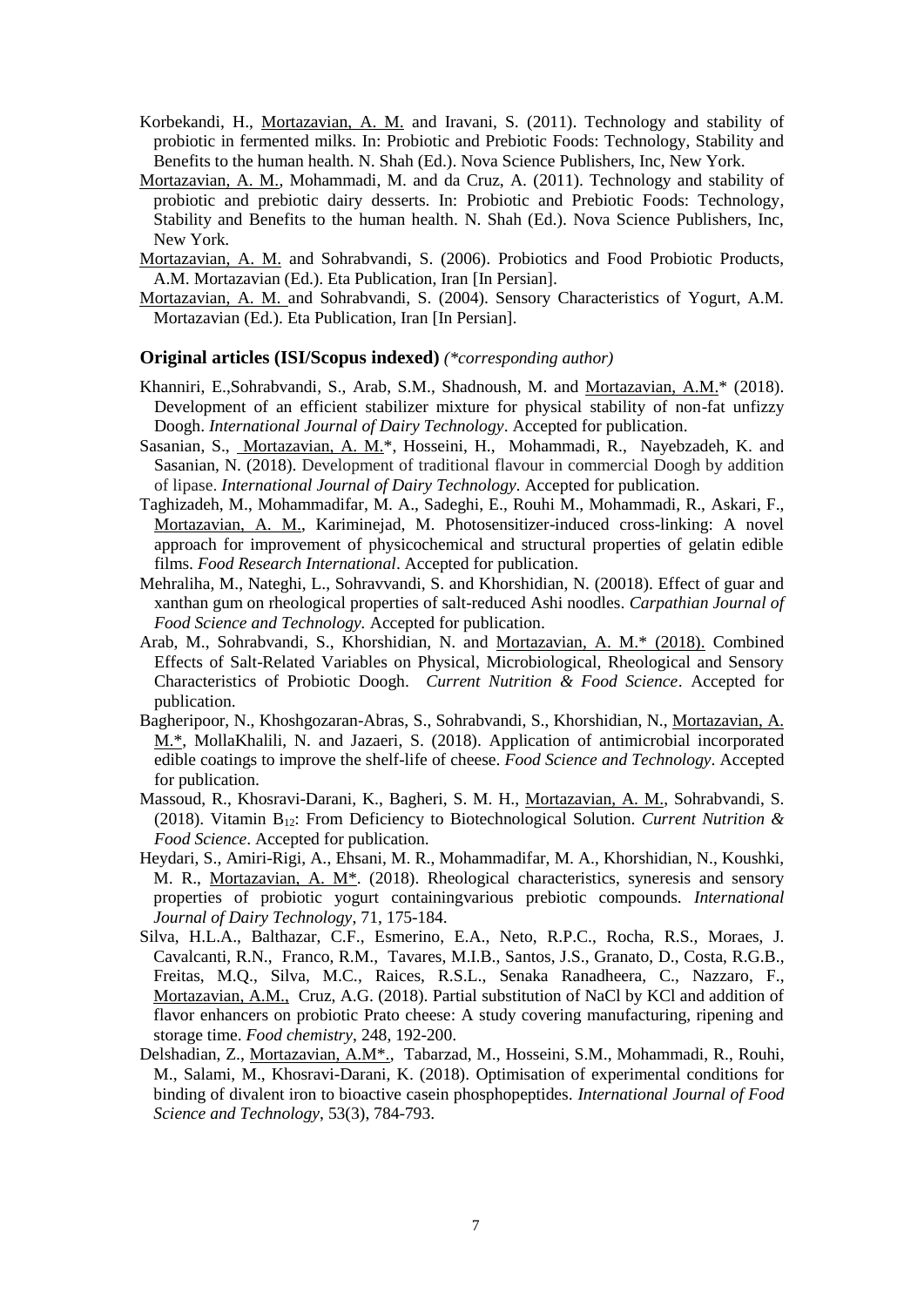- [Mohammadi, R.,](https://www.scopus.com/authid/detail.uri?authorId=36716645500&eid=2-s2.0-85029506157) [Mohammadifar, M.A.,](https://www.scopus.com/authid/detail.uri?authorId=12763131400&eid=2-s2.0-85029506157) [Rouhi, M.,](https://www.scopus.com/authid/detail.uri?authorId=56662884200&eid=2-s2.0-85029506157) [Kariminejad, M.,](https://www.scopus.com/authid/detail.uri?authorId=57195675108&eid=2-s2.0-85029506157) [Mortazavian, A.M\\*.,](https://www.scopus.com/authid/detail.uri?authorId=12792054500&eid=2-s2.0-85029506157) [Sadeghi, E.,](https://www.scopus.com/authid/detail.uri?authorId=37010381500&eid=2-s2.0-85029506157) [Hasanvand, S.](https://www.scopus.com/authid/detail.uri?authorId=57195681319&eid=2-s2.0-85029506157) (2018). Physico-mechanical and structural properties of eggshell membrane gelatin- chitosan blend edible films. *[International Journal of Biological](https://www.scopus.com/sourceid/17544?origin=recordpage)  [Macromolecules](https://www.scopus.com/sourceid/17544?origin=recordpage)*, 107, 406-412.
- [Ebrahimi, B.,](https://www.scopus.com/authid/detail.uri?authorId=57195551620&eid=2-s2.0-85028719091) [Mohammadi, R.,](https://www.scopus.com/authid/detail.uri?authorId=36716645500&eid=2-s2.0-85028719091) [Rouhi, M.,](https://www.scopus.com/authid/detail.uri?authorId=56662884200&eid=2-s2.0-85028719091) [Mortazavian, A.M\\*.,](https://www.scopus.com/authid/detail.uri?authorId=12792054500&eid=2-s2.0-85028719091) [Shojaee-Aliabadi, S.,](https://www.scopus.com/authid/detail.uri?authorId=55486820200&eid=2-s2.0-85028719091) [Koushki, M.R.](https://www.scopus.com/authid/detail.uri?authorId=57195545326&eid=2-s2.0-85028719091) (2018). Survival of probiotic bacteria in carboxymethyl cellulose-based edible film and assessment of quality parameters. *LWT - [Food Science and Technology](https://www.scopus.com/sourceid/20744?origin=recordpage)*, 87, 54-60.
- Khanniri, E., Sohrabvandi, S., Mortazavian, A. M., Khorshidian N. and Malganji, S. (2017). Effect of Fermentation, Cold Storage and Carbonation on the Antioxidant Activity of Probiotic Grape Beverage. *Current Nutrition & Food Science*, 13, 1-6.
- Khorshidian, N., Yousefi, M., Shadnoush, M., Mortazavian, A. M. (2017). An Overview of *β*-Glucan Functionality in Dairy Products. *Current Nutrition & Food Science*, 13, 1-13.
- [Mohammadi, M.,](https://www.scopus.com/authid/detail.uri?authorId=57192211361&eid=2-s2.0-85000996003) [Kamankesh, M.,](https://www.scopus.com/authid/detail.uri?authorId=55614576100&eid=2-s2.0-85000996003) [Hadian, Z.,](https://www.scopus.com/authid/detail.uri?authorId=25421608700&eid=2-s2.0-85000996003) [Mortazavian, A. M.](https://www.scopus.com/authid/detail.uri?authorId=12792054500&eid=2-s2.0-85000996003) , [Mohammadi, A.](https://www.scopus.com/authid/detail.uri?authorId=7005695658&eid=2-s2.0-85000996003) (2017). Determination of Biogenic Amines in Cheese Using Simultaneous Derivatization and Microextraction Method Followed by Gas Chromatography–Mass Spectrometry. *Chromatographia*, 80, 119-126.
- [Atefi, M.,](https://www.scopus.com/authid/detail.uri?authorId=56490815500&eid=2-s2.0-85015278266) [Nayebzadeh, K.,](https://www.scopus.com/authid/detail.uri?authorId=15045460500&eid=2-s2.0-85015278266) [Mohammadi, A.,](https://www.scopus.com/authid/detail.uri?authorId=7005695658&eid=2-s2.0-85015278266) [Mortazavian, A.M.](https://www.scopus.com/authid/detail.uri?authorId=12792054500&eid=2-s2.0-85015278266) (2017). Using ß-cyclodextrin and arabic gum as wall materials for encapsulation of saffron essential oil. *[Iranian Journal](https://www.scopus.com/sourceid/17700156313?origin=recordpage)  [of Pharmaceutical Research](https://www.scopus.com/sourceid/17700156313?origin=recordpage)*, 16 (1), 93-102.
- [Khanniri, E.,](https://www.scopus.com/authid/detail.uri?authorId=57188727841&eid=2-s2.0-85008498510) [Sohrabvandi, S.,](https://www.scopus.com/authid/detail.uri?authorId=12793070400&eid=2-s2.0-85008498510) [Arab, S.M.,](https://www.scopus.com/authid/detail.uri?authorId=57192869592&eid=2-s2.0-85008498510) [Shadnoush, M.,](https://www.scopus.com/authid/detail.uri?authorId=55355724200&eid=2-s2.0-85008498510) [Mortazavian, A.M\\*.](https://www.scopus.com/authid/detail.uri?authorId=12792054500&eid=2-s2.0-85008498510) (2017). Effects of stabilizer mixture on physical stability of non-fat Doogh, an Iranian traditional drink. *Koomesh*, 19(1), 144-153.
- [Abedi, A.-S.,](https://www.scopus.com/authid/detail.uri?authorId=44561032300&eid=2-s2.0-85030319111) [Rismanchi, M.,](https://www.scopus.com/authid/detail.uri?authorId=56806851400&eid=2-s2.0-85030319111) [Shahdoostkhany, M.,](https://www.scopus.com/authid/detail.uri?authorId=57190406944&eid=2-s2.0-85030319111) [Mohammadi, A.,](https://www.scopus.com/authid/detail.uri?authorId=7005695658&eid=2-s2.0-85030319111) [Mortazavian, A.M.](https://www.scopus.com/authid/detail.uri?authorId=12792054500&eid=2-s2.0-85030319111) (2017). Microwave-assisted extraction of Nigella sativa L. essential oil and evaluation of its antioxidant activity. *[Journal of Food Science and Technology](https://www.scopus.com/sourceid/20617?origin=recordpage)*, 54(12), 3779-3790.
- [Mohammadi, R.,](https://www.scopus.com/authid/detail.uri?authorId=36716645500&eid=2-s2.0-85030622823) [Zabihzadeh, M.,](https://www.scopus.com/authid/detail.uri?authorId=57195977640&eid=2-s2.0-85030622823) [Hasanvand, S.,](https://www.scopus.com/authid/detail.uri?authorId=57195681319&eid=2-s2.0-85030622823) [Sarlak, Z.,](https://www.scopus.com/authid/detail.uri?authorId=56536895000&eid=2-s2.0-85030622823) [Mortazavian, A.M\\*.,](https://www.scopus.com/authid/detail.uri?authorId=12792054500&eid=2-s2.0-85030622823) [Shadnoosh, M.,](https://www.scopus.com/authid/detail.uri?authorId=57195976247&eid=2-s2.0-85030622823) [Monfared, A.B.](https://www.scopus.com/authid/detail.uri?authorId=55751923700&eid=2-s2.0-85030622823) (2017). Effects of type and concentration of dry matter and final pH of fermentation on biochemical, microbial and sensory properties of probiotic dough. *Koomesh*, 19(4), 798-811.
- [Moosavy, M.-H.,](https://www.scopus.com/authid/detail.uri?authorId=23094671600&eid=2-s2.0-85002918613) [Esmaeili, S.,](https://www.scopus.com/authid/detail.uri?authorId=55359074600&eid=2-s2.0-85002918613) [Mortazavian, A.M.,](https://www.scopus.com/authid/detail.uri?authorId=12792054500&eid=2-s2.0-85002918613) [Mostafavi, E.](https://www.scopus.com/authid/detail.uri?authorId=22135676300&eid=2-s2.0-85002918613) , [Habibi-Asl, B.,](https://www.scopus.com/authid/detail.uri?authorId=28367604100&eid=2-s2.0-85002918613) [Hosseini,](https://www.scopus.com/authid/detail.uri?authorId=55445059500&eid=2-s2.0-85002918613)  [H.,](https://www.scopus.com/authid/detail.uri?authorId=55445059500&eid=2-s2.0-85002918613) [Khatibi, S.A.](https://www.scopus.com/authid/detail.uri?authorId=35748739700&eid=2-s2.0-85002918613) (2017). Behaviour of Listeria monocytogenes in Lighvan cheese following artificial contamination during making, ripening and storage in different conditions. *[International Journal of Dairy Technology](https://www.scopus.com/sourceid/98012?origin=recordpage)*, 70(3), 365-371.
- [Mohammadi, R.,](https://www.scopus.com/authid/detail.uri?authorId=36716645500&eid=2-s2.0-85021863570) [Yousefi, M.,](https://www.scopus.com/authid/detail.uri?authorId=57194763406&eid=2-s2.0-85021863570) [Sarlak, Z.,](https://www.scopus.com/authid/detail.uri?authorId=56536895000&eid=2-s2.0-85021863570) [Shah, N.P.,](https://www.scopus.com/authid/detail.uri?authorId=7401823907&eid=2-s2.0-85021863570) [Mortazavian, A.M\\*.,](https://www.scopus.com/authid/detail.uri?authorId=12792054500&eid=2-s2.0-85021863570) [Sadeghi, E.](https://www.scopus.com/authid/detail.uri?authorId=37010381500&eid=2-s2.0-85021863570) [Khajavi, M.Z.](https://www.scopus.com/authid/detail.uri?authorId=57194763497&eid=2-s2.0-85021863570) (2017). Influence of commercial culture composition and cow milk to soy milk ratio on the biochemical, microbiological, and sensory characteristics of a probiotic fermented composite drink. *[Food Science and Biotechnology](https://www.scopus.com/sourceid/12100154903?origin=recordpage)*, 26(3), 749-757.
- [Ahmadi, N.,](https://www.scopus.com/authid/detail.uri?authorId=56681886700&eid=2-s2.0-84994067310) [Khosravi-Darani, K.,](https://www.scopus.com/authid/detail.uri?authorId=23969408200&eid=2-s2.0-84994067310) [Mortazavian,](https://www.scopus.com/authid/detail.uri?authorId=12792054500&eid=2-s2.0-84994067310) A. M\*., [Mashayekh, S.M.](https://www.scopus.com/authid/detail.uri?authorId=24554387800&eid=2-s2.0-84994067310) (2017). Effects of Process Variables on Fed-Batch Production of Propionic Acid. *[Journal of Food Processing](https://www.scopus.com/sourceid/20590?origin=recordpage)  [and Preservation](https://www.scopus.com/sourceid/20590?origin=recordpage)*, 41(2), e12853.
- [Ghanbari, M.,](https://www.scopus.com/authid/detail.uri?authorId=57199399867&eid=2-s2.0-85038032201) [Ghasemi, J.B.,](https://www.scopus.com/authid/detail.uri?authorId=7003855274&eid=2-s2.0-85038032201) [Mortazavian, A.M.\\*](https://www.scopus.com/authid/detail.uri?authorId=12792054500&eid=2-s2.0-85038032201) (2017). Comparison of three sensory characterization methods based on consumer perception for the development of a novel functional cereal-based dessert. *AIMS Agriculture and Food*, 2 (3), 258-278.
- Sarlak, Z., Rouhi, M., Mohammadi, M., Khaksar, R., Mortazavian\*, A.M., Sohrabvandi, S., Garavand, F. (2017). Probiotic biological strategies to decontaminate aflatoxin M1 in a traditional Iranian fermented milk drink (Doogh). *Food Control*, 71, 152-159.
- Jafari, M., Mortazavian, A.M., Hosseini, H., Safaei, F., Mousavi Khaneghah, A., [Sant'Ana,](https://www.scopus.com/authid/detail.uri?origin=resultslist&authorId=57192073087&zone=)  [A.S.](https://www.scopus.com/authid/detail.uri?origin=resultslist&authorId=57192073087&zone=) (2017). Probiotic Bacillus: Fate during sausage processing and storage and influence of different culturing conditions on recovery of their spores. Food Research International, 95, 46-51.
- Mohammadi, R., Mohammadifar, M. A., Mortazavian. A.M., \*, Rouhi, M., Ghasemi, J., Delshadian, Z. (2016). Extraction optimization of pepsin-soluble collagen from eggshell membrane by response surface methodology (RSM). *Food Chemistry*, 190, 186–193.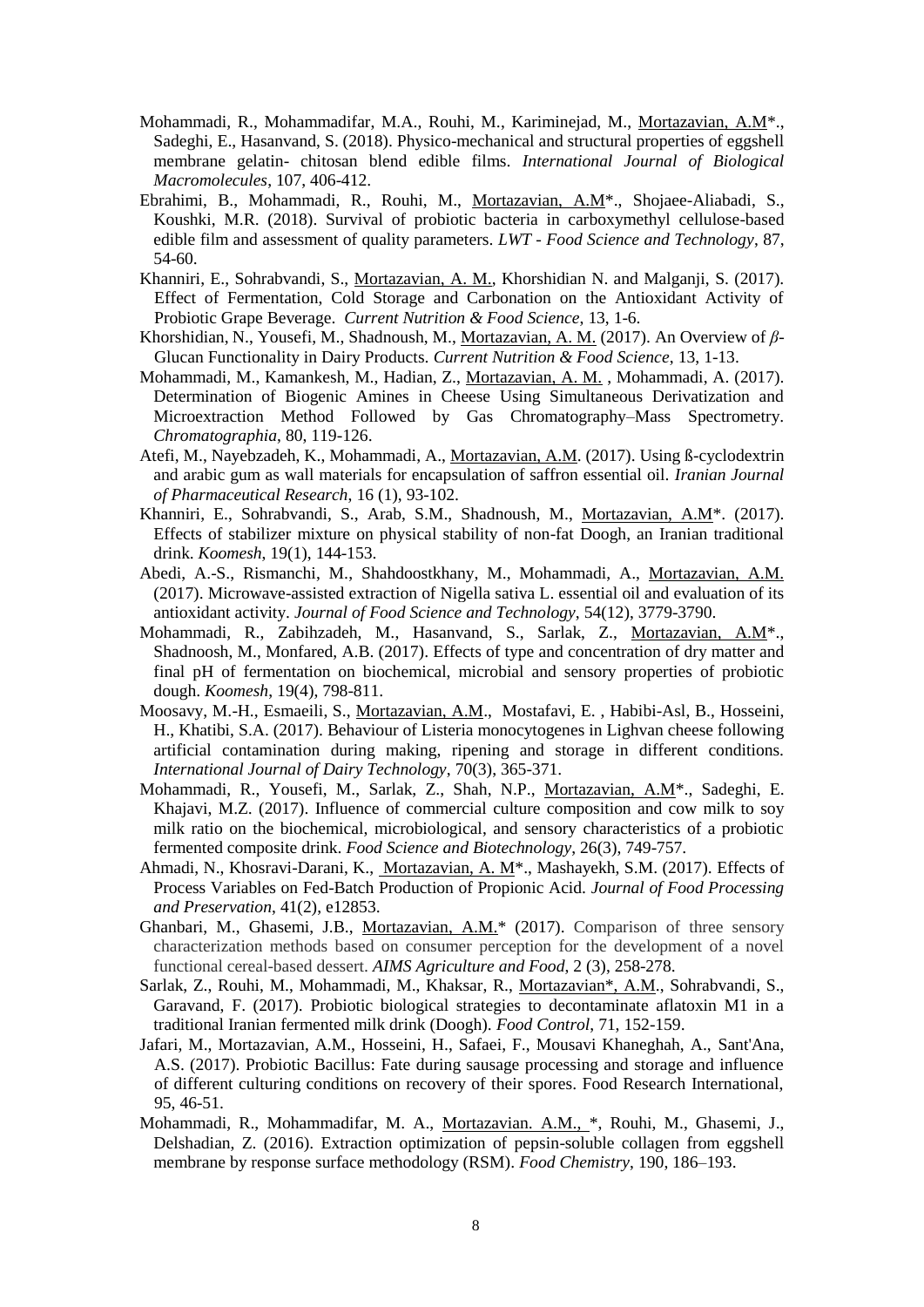- Jafari, M., Alebouyeh, M., Hosseini, H., Mortazavian\*, A. M., Ghanati K., Zali, M. R., (2016). Recovery of *bacillus coagualns* as a probiotic sporeformer in the raw batter of cocktail sausage as influenced by chopping, formulation and surfactant. *International Journal of life Sciences and Pharma Research*, 2, 39-48.
- [Nematollahi,](http://www.sciencedirect.com/science/article/pii/S0717345816300148) A., [Sohrabvandi,](http://www.sciencedirect.com/science/article/pii/S0717345816300148) S., [Mortazavian\\*](http://www.sciencedirect.com/science/article/pii/S0717345816300148), A. M., [JazaerI](http://www.sciencedirect.com/science/article/pii/S0717345816300148), S. (2016). Viability of probiotic bacteria and some chemical and sensory characteristics in cornelian cherry juice during cold storage. *Electronic Journal of Biotechnology*, 21, 49-53.
- Ahmadi, N., Khosravi-Darani, K., Mortazavian, A. M., Mashayekh, S. M. (2016). Effects of process variables on fed-batch production of propionic acid. *Journal of Food Processing and Preservation*, 41.
- Khosravi-Darani, K., Koller, M., Akramzadeh, N., Mortazavian, A. M. (2016). Bacterial Nanocellulose: Biosynthesis and Medical Application. *Biointerface Research in Applied Chemistry*, 6, 1511-1516.
- [Sarlak, Z.,](https://www.scopus.com/authid/detail.uri?authorId=56536895000&eid=2-s2.0-84988666935) [Mohammadi, R.,](https://www.scopus.com/authid/detail.uri?authorId=36716645500&eid=2-s2.0-84988666935) [Abdolmaleki, K.,](https://www.scopus.com/authid/detail.uri?authorId=57044677300&eid=2-s2.0-84988666935) [Mortazavian, A.M.\\*](https://www.scopus.com/authid/detail.uri?authorId=12792054500&eid=2-s2.0-84988666935), (2016). [Shadnoosh, M.](https://www.scopus.com/authid/detail.uri?authorId=55355724200&eid=2-s2.0-84988666935) Effects of addition of different probiotic strains on the biochemical and microbiological properties of Aloe vera drink. *Koomesh*, 18, 117-127.
- Rouhi, M., Mohammadi, R., Mortazavian, A.M., Sarlak, Z. (2015). Combined effects of replacement of sucrose withD-tagatose and addition of different probiotic strains on quality characteristics of chocolate milk. *[Dairy Science & Technology,](https://www.google.com/url?sa=t&rct=j&q=&esrc=s&source=web&cd=1&cad=rja&uact=8&ved=0ahUKEwj86Ob1jMnJAhVKnRoKHfPyDukQFggkMAA&url=http%3A%2F%2Fwww.springer.com%2Ffood%2Bscience%2Fjournal%2F13594&usg=AFQjCNGRsZqqzhqmwfaMdbvLorefOpeXUw&bvm=bv.108538919,d.d2s)* 95,115-133.
- Sohrabvandi, S., Vesal, H., Mortazavian, A. M.,\* Mohammad, A. R. (2015). Simultaneous Determination of Potassium Sorbate and Sodium Benzoate in Doogh Using High Performance Liquid Chromatography. *Oriental Journal of Chemistry*, 31, 1793-1799.
- Ahmadi, N., Khosravi-Darani, K., Zarean-Shahraki, S., Mortazavian, A. M\*., Mashayekh, S. M. (2015). FED-Batch Fermentation for Propionic, Acetic and Lactic Acid Production. *Oriental Journal of Chemistry*, 31, 581-590.
- Mohammadi, M., Azizi, M. H., Neyestani, T. R., Hosseini, H., Mortazavian, A. M. (2015). Development of gluten-free bread using guar gum and transglutaminase. *[Journal of](http://www.sciencedirect.com/science/journal/1226086X)  [Industrial and Engineering Chemistry](http://www.sciencedirect.com/science/journal/1226086X)*, 21, 1398-1402.
- Soha, S., Mortazavian, A. M\*., Piravi-Vanak, Z., Mohammadifar, M. A., Sahafar, H., Nanvazadeh, S. (2015). Adequacy of the Measurement Capability of Fatty Acid Compositions and Sterol Profilesto Determine Authenticity of Milk Fat Through Formulation of Adulterated Butter. *Recent Patents on Food, Nutrition & Agriculture*, 7, 2, 134-140.
- Ehsani, J., Mortazavian, A. M\*., Khomeiri, M., Ghasem Nejad, A. (2015). Effects of artichoke (cynara scolymus l.) extract addition on microbiological and physico-chemical properties of probiotic yogurt. *Journal of Microbiology, Biotechnology and Food Science*, 4, 6, 536-541.
- Khanbagi Dogahe, M., Khosravi-Darani, K., Tofighi, A., Dadgar, M., Mortazavian, A. M. (2015). Effect of Process Variables on Survival of Bacteria in Probiotics Enriched Pomegranate Juice. British Biotechnology Journal, 5:1.
- [Delshadian, Z.,](https://www.scopus.com/authid/detail.uri?authorId=56663184400&eid=2-s2.0-84931414670) [Mohammadi, R.,](https://www.scopus.com/authid/detail.uri?authorId=36716645500&eid=2-s2.0-84931414670) [Cheledavan, S.,](https://www.scopus.com/authid/detail.uri?authorId=56690427000&eid=2-s2.0-84931414670) [Shadnoush, M.,](https://www.scopus.com/authid/detail.uri?authorId=55355724200&eid=2-s2.0-84931414670) [Ahmadi, E.,](https://www.scopus.com/authid/detail.uri?authorId=56229000300&eid=2-s2.0-84931414670) [Mortazavian,](https://www.scopus.com/authid/detail.uri?authorId=12792054500&eid=2-s2.0-84931414670) A. [M\\*](https://www.scopus.com/authid/detail.uri?authorId=12792054500&eid=2-s2.0-84931414670). (2015). Combined effects of incubation temperature, type of starter bacteria and final pH of fermentation on microbiological, biochemical and sensory characteristics of probiotic doogh (Iranian drink based on fermented milk). Koomesh, 16, 636-647.
- [Rouhi, M.,](https://www.scopus.com/authid/detail.uri?authorId=56662884200&eid=2-s2.0-84942432670) [Taslimi, A.,](https://www.scopus.com/authid/detail.uri?authorId=36706810100&eid=2-s2.0-84942432670) [Sarlak, Z.,](https://www.scopus.com/authid/detail.uri?authorId=56536895000&eid=2-s2.0-84942432670) [Mohammadi, R.,](https://www.scopus.com/authid/detail.uri?authorId=36716645500&eid=2-s2.0-84942432670) [Shadnoosh, M.,](https://www.scopus.com/authid/detail.uri?authorId=55355724200&eid=2-s2.0-84942432670) [Mortazavian, A.M.\\*,](https://www.scopus.com/authid/detail.uri?authorId=12792054500&eid=2-s2.0-84942432670)  [Sabouri, S.](https://www.scopus.com/authid/detail.uri?authorId=56780010800&eid=2-s2.0-84942432670) (2015). Sucrose and D-tagatose fermentation profile by different probiotic strains and its effect on physical properties of chocolate milk. *Koomesh*, 17(1), 239-249.
- [Delshadian, Z.,](https://www.scopus.com/authid/detail.uri?authorId=56663184400&eid=2-s2.0-84931414670) [Eivani, M. J.,](https://www.scopus.com/authid/detail.uri?authorId=36716645500&eid=2-s2.0-84931414670) Haratian, P., [Mortazavian, A. M.](https://www.scopus.com/authid/detail.uri?authorId=12792054500&eid=2-s2.0-84931414670)\* (2015). Physical characteristics of some native rice varieties cultivated in northern Iran. *Journal of Food Quality and Hazards Control*, 2, 90-96.
- Mohammadi, M., Sadeghnia, N., Azizi, M. H., Neyestani, T. R., Mortazavian, A. M. (2014). Development of gluten-free flat bread using hydrocolloids: Xanthan and CMC. *[Journal of](http://www.sciencedirect.com/science/journal/1226086X)  [Industrial and Engineering Chemistry](http://www.sciencedirect.com/science/journal/1226086X)*, 20, 1812-1818.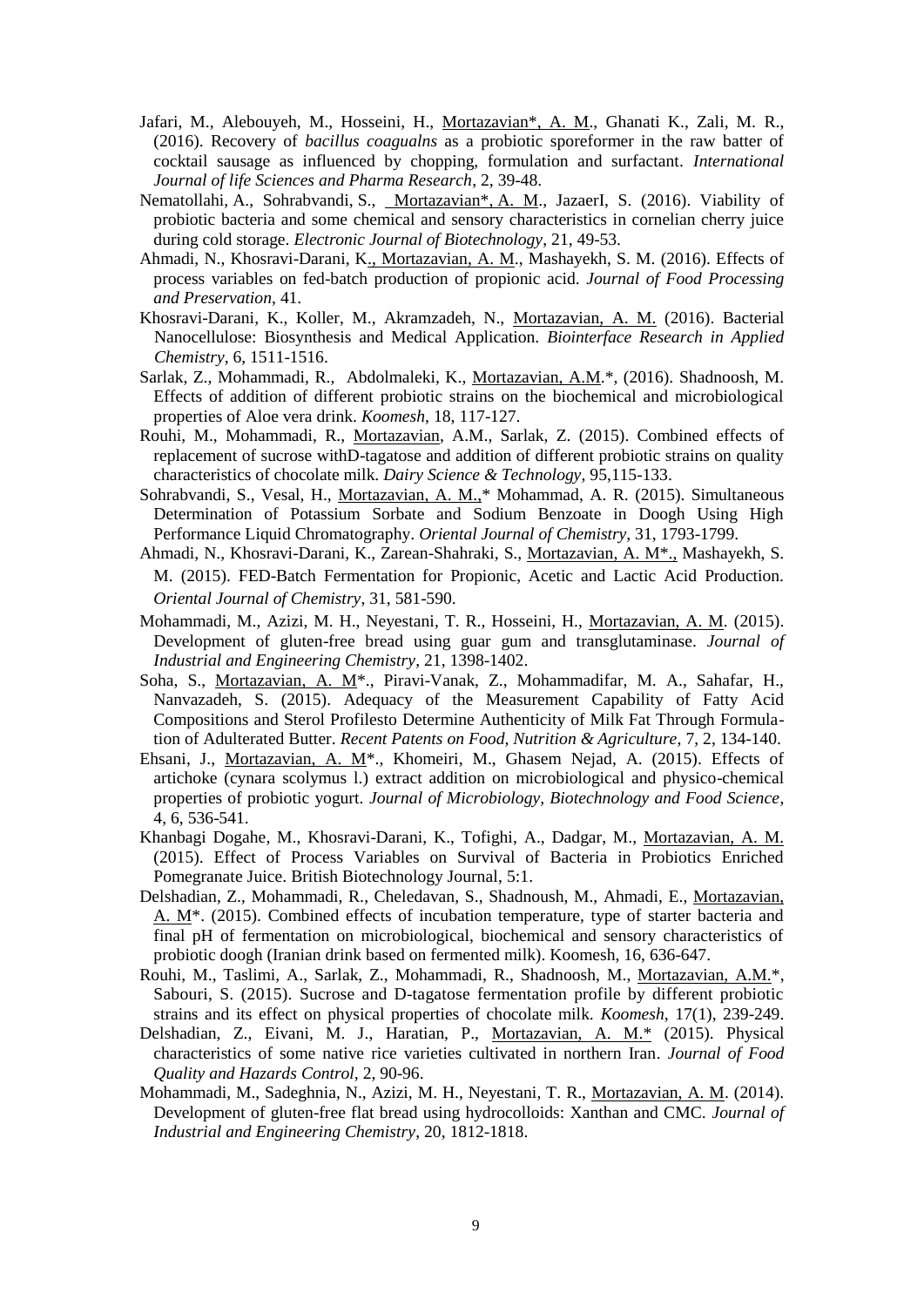- Abedi, A., Mohammadi, A., Azadniya, E., Mortazavian, A. M., Khaksar, R. (2014). Simultaneous determination of sorbic and benzoic acids in milk products using an optimized microextraction technique followed by gas chromatography. *Food Additives & Contaminants: Part A*, 31, 1, 21-28.
- Khaksar, R., Hosseini, S. M., Hosseini, H., Shojaee-Aliabadi, S., Mohammadifar, M. A., Mortazavian, A. M., khosravi-Darani, K., Haji Seyed Javadi, N., Komeily, R. (2014). Nisinloaded alginate-high methoxy pectin microparticles: preparation and physicochemical characterization. *International Journal of Food Science and Technology*, 49, 9, 2076-2082.
- Hosseini, S. M., Hosseini, H., Mohammadifar, M. A., German, J. B., Mortazavian, A. M., Mohammadi, A., khosravi-Darani, K., Shojaee-Aliabadi, S., Khaksar, R. (2014). Preparation and characterization of alginate and alginate-resistant starch microparticles containing nisin. *Carbohydrate Polymers*, 103, 573-580.
- Moslemi, M., Hosseini, H., Erfan, M., Mortazavian, A.M., Mazaheri, R., Neyestani, T. R., Komeyli, R. (2014). Characterisation of spray-dried microparticles containing iron coated by pectin/resistant starch. *International Journal of Food Science and Technology*, 49, 7, 1736-1742.
- Fadavi, G., Mohammadifar, M. A., Zargarran, A., Mortazavian, A. M., Komeili, R. (2014). Composition and physicochemical properties of Zedo gum exudates from Amygdalus scoparia. *Carbohydrate Polymers*, 101, 1074-1080.
- Sarvari, F., Mortazavian A.M.\*, Fazeli, M.R. (2014). Biochemical Characteristics and Viability of Probiotic and Yogurt Bacteria in Yogurt during the Fermentation and Refrigerated Storage. *Applied Food Biotechnology*, 1, 1, 53-59.
- Alimi, M., Mizani, M., Naderi, G. Mortazavian, A. M. and Bameni Moghadam, M. (2013). Development of low-fat mayonnaise containing combined mixtures of different types of inulin. *Journal of Food, Agriculture and Environment*, 2, 99-104.
- Vafabakhsh, Z., Khosravi-Darani, K., Khajeh, K., Jahadi, M., Komeili, R. and Mortazavian, A. M.\* (2013). Stability and catalytic kinetics of protease loaded liposomes. *Biochemical Engineering Journal*, 72, 11-17.
- Ferdousi, R., Rouhi, M., Mohammadi, R., Mortazavian, A. M., Khosravi-Darani, K. and Homayouni Rad, K. (2013). Evaluation of probiotic survivability in yogurt exposed to cold chain interruption. *Iranian Journal of Pharmaceutical Research*, 12, 137-142.
- Javanmard, A., Rahmati Roudsari, M., Mortazavian, A. M.,\* Sohrabvandi, S., Khosravi-Darani, K. (2013). The impact of inoculation rate and order on physicochemical, microstructural and sensory attributes of probiotic Doogh. *Iranian Journal of Pharmaceutical Research*, 12, 4, 917-924.
- Rahmati Roudsari, M., Sohrabvandi, S., Homayouni Rad A., Mortazavian, A. M. (2013). Combined effects of inoculation level and sequence on biochemical and microbiological characteristics of probiotic Doogh. *Iranian Journal of Pharmaceutical Research*, 12, 299- 305.
- Hosseini, S. M., Hosseini, H., Mohammadifar, M. A., Mortazavian, A. M., Mohammadi, A., Khosravi-Darani, K., Shojaee-Aliabadi, S., Dehghan, S., Khaksar, R. (2013). Incorporation of essential oil in alginate microparticles by multiple emulsion/ionic gelation process. *International Journal of Biological Macromolecules*, 62, 582-588.
- [Mojatahedil, P.,](https://www.scopus.com/authid/detail.uri?origin=resultslist&authorId=55790910100&zone=) [Eivazzadeh, O.,](https://www.scopus.com/authid/detail.uri?origin=resultslist&authorId=55791459400&zone=) [Mortazavian, A.M.,](https://www.scopus.com/authid/detail.uri?origin=resultslist&authorId=12792054500&zone=) [Chamani, M.](https://www.scopus.com/authid/detail.uri?origin=resultslist&authorId=52165159400&zone=) (2013). [Laboratory](https://www.scopus.com/record/display.uri?eid=2-s2.0-84880055640&origin=resultslist&sort=plf-f&src=s&st1=mortazavian&st2=amir+m.&nlo=1&nlr=20&nls=count-f&sid=964ee9893eaf9d218dc9c54113b3a1b8&sot=anl&sdt=aut&sl=47&s=AU-ID%28%22Mortazavian%2c+Amir+Mohammad%22+12792054500%29&relpos=69&citeCnt=1&searchTerm=)  production [of tomato juice-based beverages -](https://www.scopus.com/record/display.uri?eid=2-s2.0-84880055640&origin=resultslist&sort=plf-f&src=s&st1=mortazavian&st2=amir+m.&nlo=1&nlr=20&nls=count-f&sid=964ee9893eaf9d218dc9c54113b3a1b8&sot=anl&sdt=aut&sl=47&s=AU-ID%28%22Mortazavian%2c+Amir+Mohammad%22+12792054500%29&relpos=69&citeCnt=1&searchTerm=) Soy milk. *[Advances in Environmental](https://www.scopus.com/sourceid/19700177004?origin=resultslist)  [Biology](https://www.scopus.com/sourceid/19700177004?origin=resultslist)*, 7(5), 823-828.
- Farhadi, S., Khosravi Darani, K., Mashayekh, M., Mortazavian, A. M., Mohammadi, A. R. and Shahraz, F. (2012). Production of propionic acid in a fermented dairy beverage. *In international Journal of Dairy* Technology, 65, 1-11.
- Shahabaspour Z., Mortazavian A. M.\*, Pourahamd R., Moghimi A. and Sohrabvandi S. (2012). The effects of ratio of cow's milk to soymilk, probiotic strain and fruit concentrate on qualitative aspects of probiotic flavored fermented drinks. *International journal of Dairy Technology*, 65, 1-9.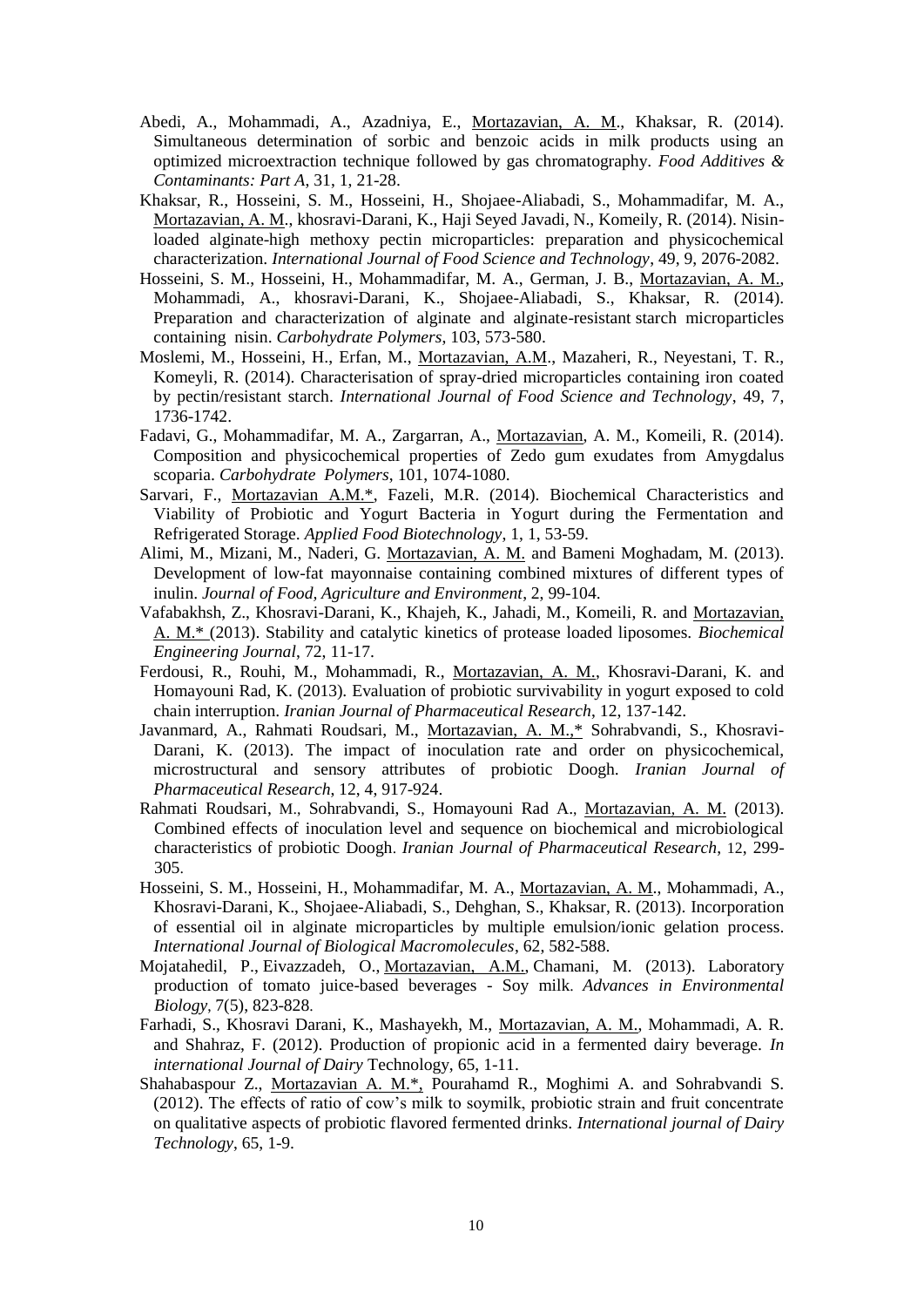- Beheshtipour H., Mortazavian A. M.\*, Haratian P. and Khosravi-Darani, K. (2012). Effects of *Chlorella vulgaris* and *Arthrospira platensis* addition on viability of probiotic bacteria in yogurt and its biochemical properties. *European Food Research and Technology*, 235, 719- 728.
- Karimi, R., Mortazavian, A. M.\* and Karami, M. (2012). Incorporation of *Lactobacillus casei* in Iranian UF-Feta cheese made by partial replacement of NaCl with KCl. *Journal of Dairy Science*, 95, 1-14.
- Sadaghdar, Y., Mortazavian, A. M.\*, Ehsani, M. R. (2012). Survival and activity of five probiotic lactobacilli strains in two types of flavored fermented milk. *Food Science and Biotechnology*, 21, 151-157.
- Sohrabvandi, S., Mortazavian, A. M.\*, Dolatkhah-nejad, M. R. and Bhadori Monfared, A. (2012). Suitability of MRS-bile agar for the selective enumeration of mixed probiotic bacteria in presence of mesophilic lactic acid cultures and yogurt bacteria. *Iranian Journal of Biotechnology*, 10, 16-21.
- Ahmadi, E., Mortazavian, A. M.\*, Fazeli, M. R., Ezzatpanah, H. and Mohammadi, R. (2011). The effects of inoculants variables on the physicochemical and organoleptic properties of Doogh. *International Journal of Diary Technology*, 65, 1-9.
- Koushki, M. R., Khoshgozaran, S., Mohammadi, M., Hadian, Z., Bagheri, N., Sharayei, P. and Mortazavian, A. M. (2011). Physicochemical properties of mushrooms as affected by modified atmosphere packaging and CaCl<sup>2</sup> dipping. *African Journal of Agricultural Research*, 6, 5414-5421.
- Mortazavian, A. M.\*, Ghorbanipour, S., Mohammadifar, M. A. and Mohammadi, M. (2011).
- Biochemical properties and viable probiotic population of yogurt at different bacterial inoculation rates and incubation temperatures. *Philippine Agricultural Scientist*, 94, 111- 116.
- Heydari, S., Mortazavian, A. M.\*, Ehsani, M. R., Mohammadifar, M. A., Ezzatpanah, H. and Sohrabvandi, S. (2011). Biochemical, microbiological and sensory characteristics of probiotic yogurt containing various prebiotic or fiber compounds. *Italian Journal of Food Science,* 23, 153-163.
- Mohammadi, R., Roohi, M. and Mortazavian, A. M.\* (2011). Effects of music waves on fermentation characteristics and viability of starter cultures in probiotic yogurt. *Milchwissenschaft*; 66, 193-196.
- Sohrabvandi, S., Razavi, S. H., Mousavi, S. M. and <u>Mortazavian, A. M.</u>\* (2010). Fermentation characteristics of different brewer's yeast strains used for non-alcoholic production in Yeast Mold-broth medium containing different fermentable sugars. *Iranian Journal of Biotechnology*, 8, 178-185.
- Shafiee, G., Mortazavian, A. M.\*, Mohammadifar, M. A., Koushki, M. R., Mohammadi, A. R. and Mohammadi, R. (2010). Combined effects of dry matter content, incubation temperature and final pH of fermentation on biochemical and microbiological characteristics of probiotic fermented milk. *African Journal of Microbiological Research*, 4, 1265-1274.
- Mortazavian, A. M.\*, Khosrokhavar, R. and Rastgar, H. (2010). Effects of dry matter standardization order on biochemical and microbiological characteristics of Doogh (Iranian fermented milk drink). *Italian Journal of Food Science*, 22, 98-104.
- Sohrabvandi, S., Razavi, S. H., Mousavi, S. M. and Mortazavian, A. M.\* (2010). Viability of probiotic bacteria in low-alcohol- and non-alcoholic beer during refrigerated storage. *The Philippine Agricultural Scientist*, 93, 24-28.
- Khosrokhavar, R. and Mortazavian, A. M.\* (2010). Effects of probiotic-containing microcapsules on viscosity, phase separation and sensory attributes of drink based on fermented milk. *Milchwissenschaft*, 65, 177-179.
- Sohrabvandi, S., Mousavi, S. M., Razavi, S. H. and Mortazavian, A. M. (2009). Application of *Saccharomyces cerevisiae* and *Saccharomyces rouxii* for the production of non-alcoholic beer. *Food Science and Biotechnology*, 18, 1-6.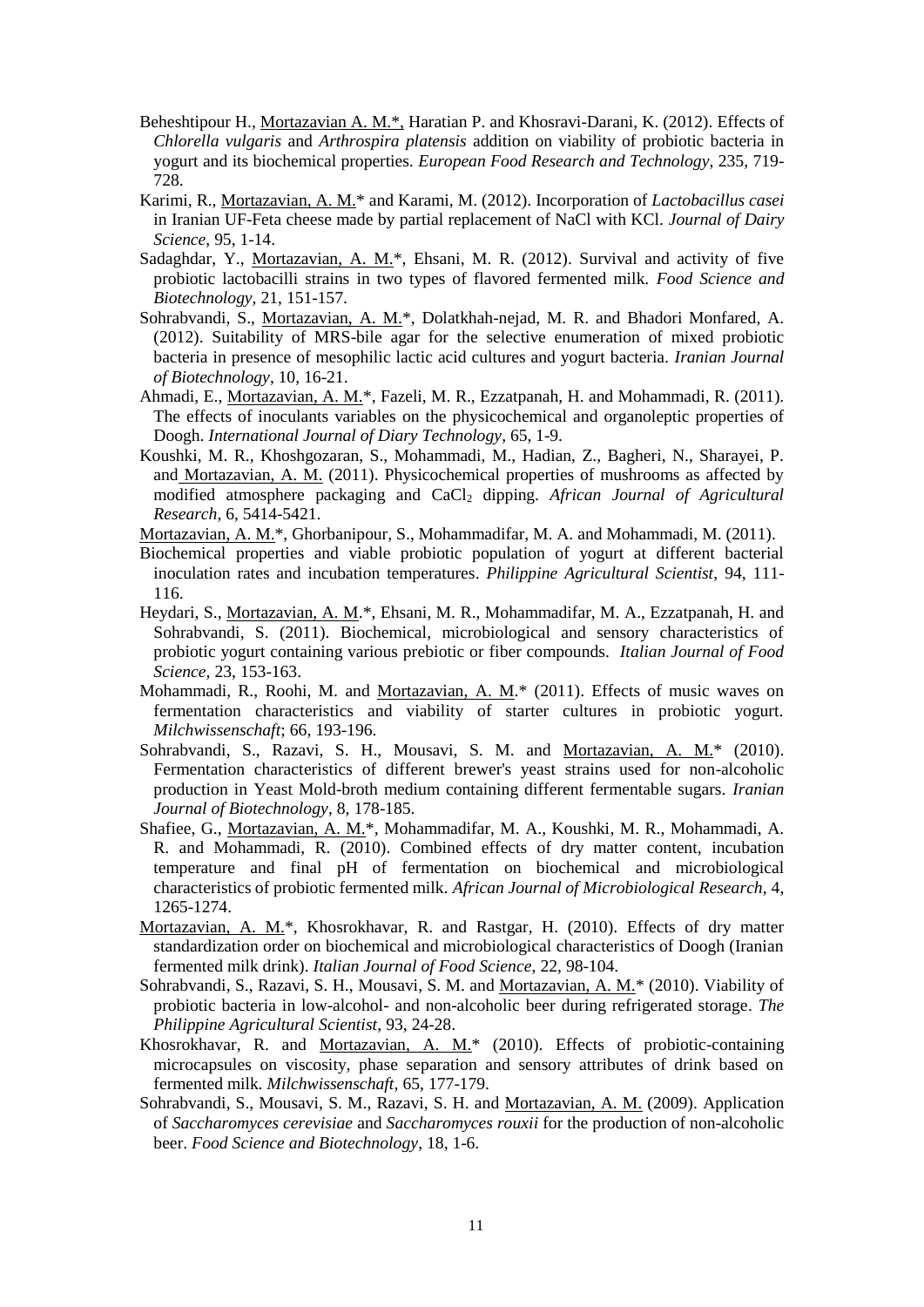- Mortazavian, A. M.\*, Ehsani, S. H. Razavi, M. R., Mousavi, Sohrabvandi, S. and S. M., Reinheimer (2008). Effect of microencapsulation of probiotic bacteria with calcium alginate on cell stability during the refrigerated storage period in Iranian yogurt drink (Doogh). *Milchwissenschaft,* 63, 262-265.
- Mortazavian, A. M.\*, Ehsani, S. H. Razavi, M. R., Mousavi, Sohrabvandi, S. and S. M., Reinheimer (2008). Survival of encapsulated probiotic bacteria in Iranian yogurt drink (Doogh) after the product exposure to the simulated gastrointestinal conditions. *Milchwissenschaft*, 63, 262-265.
- Mortazavian, A. M.\*, Ehsani, M. R., Azizi, A., Razavi, S. H., Mousavi, S. M. and Sohrabvandi, S. (2008). Viability of calcium alginate-microencapsulated probiotic bacteria in Iranian yogurt drink (Doogh) during the refrigerated storage period and under the simulated gastrointestinal conditions. *Australian Journal of Dairy Technology*, 63, 24-29.
- Nobakhti, A.R., Ehsani, M. R., Mousavi, S. M. and Mortazavian, A. M.\* (2008). Influence of lactulose and Hi-maize addition on viability of probiotic microorganisms in freshly made symbiotic fermented milk drink. *Milchwissenschaft*, 63, 427-429.
- Mortazavian, A. M.\*, Ehsani, M. R., Reinheimer, J. and Sohrabvandi, S. (2007). MRS-bile agar: Its suitability for enumeration of mixed probiotic cultures in cultured dairy products. *Milchwissenschaft*, 62, 270-272.
- Mortazavian, A. M.\*, Ehsani, M. R., Mousavi, S. M., Sohrabvandi, S. and Reinheimer, J., (2007). Effect of refrigerated storage temperature on the viability of probiotic microorganisms in yoghurt. *International Journal of Dairy Technology*, 59, 123-127.
- Mortazavian, A. M.\*, Sohrabvandi, S., Mousavi, S. M. and Reinheimer, J. A. (2006). Combined effects of temperature-related variables on the variables on the viability of probiotics in yogurt. *Australian Journal of Dairy Technology*, 61, 248-252.
- Mortazavian, A. M.\*, Ehsani, M. R., Mousavi, S. M., Reinheimer, J., Emamdjomeh, Z. and Sohrabvandi, S. (2005). Preliminary investigation on the combined effect of heat treatment and incubation temperature on the viability of the probiotic microorganisms in freshly made yoghurt. *International Journal of Dairy Technology*, 59, 8-11.

## **Review Articles (ISI/Scopus indexed)** *(\*corresponding author)*

- [Khorshidian, N.,](https://www.scopus.com/authid/detail.uri?authorId=57192107570&eid=2-s2.0-85031770604) [Yousefi, M.,](https://www.scopus.com/authid/detail.uri?authorId=57194763406&eid=2-s2.0-85031770604) [Khanniri, E.,](https://www.scopus.com/authid/detail.uri?authorId=57188727841&eid=2-s2.0-85031770604) [Mortazavian, A.M\\*.](https://www.scopus.com/authid/detail.uri?authorId=12792054500&eid=2-s2.0-85031770604) (2018). Potential application of essential oils as antimicrobial preservatives in cheese. *[Innovative Food Science and](https://www.scopus.com/sourceid/20058?origin=recordpage)  [Emerging Technologies](https://www.scopus.com/sourceid/20058?origin=recordpage)*, 45, 62-72.
- [Granato, D.,](https://www.scopus.com/authid/detail.uri?origin=resultslist&authorId=8726448500&zone=) [Santos, J.S.,](https://www.scopus.com/authid/detail.uri?origin=resultslist&authorId=7402389373&zone=) [Salem, R.D.,](https://www.scopus.com/authid/detail.uri?origin=resultslist&authorId=56180265700&zone=) Mortazavian, A.M., [Rocha, R.S.,](https://www.scopus.com/authid/detail.uri?origin=resultslist&authorId=57198883512&zone=) [Cruz, A.G.](https://www.scopus.com/authid/detail.uri?origin=resultslist&authorId=24366248400&zone=) (2018). [Effects of herbal extracts on quality traits of yogurts, cheeses, fermented milks, and ice](https://www.scopus.com/record/display.uri?eid=2-s2.0-85037330680&origin=resultslist&sort=plf-f&src=s&st1=mortazavian&st2=amir+m.&nlo=1&nlr=20&nls=count-f&sid=c32bf098c601a9371077ba42fe1ee7f8&sot=anl&sdt=aut&sl=47&s=AU-ID%28%22Mortazavian%2c+Amir+Mohammad%22+12792054500%29&relpos=6&citeCnt=0&searchTerm=)  [creams: a technological perspective.](https://www.scopus.com/record/display.uri?eid=2-s2.0-85037330680&origin=resultslist&sort=plf-f&src=s&st1=mortazavian&st2=amir+m.&nlo=1&nlr=20&nls=count-f&sid=c32bf098c601a9371077ba42fe1ee7f8&sot=anl&sdt=aut&sl=47&s=AU-ID%28%22Mortazavian%2c+Amir+Mohammad%22+12792054500%29&relpos=6&citeCnt=0&searchTerm=) *[Current Opinion in Food Science](https://www.scopus.com/sourceid/21100370190?origin=resultslist)*, 19, 1-7.
- [Amirdivani, S.,](https://www.scopus.com/authid/detail.uri?authorId=36945104200&eid=2-s2.0-85042357892) [Khorshidian, N.,](https://www.scopus.com/authid/detail.uri?authorId=57192107570&eid=2-s2.0-85042357892) [Fidelis, M.,](https://www.scopus.com/authid/detail.uri?authorId=57192248402&eid=2-s2.0-85042357892) [Granato, D.,](https://www.scopus.com/authid/detail.uri?authorId=8726448500&eid=2-s2.0-85042357892) [Koushki, M.R.,](https://www.scopus.com/authid/detail.uri?authorId=57195545326&eid=2-s2.0-85042357892) [Mohammadi, M.,](https://www.scopus.com/authid/detail.uri?authorId=36911444900&eid=2-s2.0-85042357892) [Khoshtinat, K.,](https://www.scopus.com/authid/detail.uri?authorId=57192809673&eid=2-s2.0-85042357892) [Mortazavian, A.M\\*.](https://www.scopus.com/authid/detail.uri?authorId=12792054500&eid=2-s2.0-85042357892) (2018). Effects of transglutaminase on health properties of food products. *[Current Opinion in Food Science](https://www.scopus.com/sourceid/21100370190?origin=recordpage)*, 22, 74-80.
- Ahmadi, N., Khosravi-Darani, K., Mortazavian, A.M. (2017). An overview of biotechnological production of propionic acid: From upstream to downstream processes. *Electronic Journal of Biotechnology*, 28, 67-75.
- [Meybodi, N.M.,](https://www.scopus.com/authid/detail.uri?authorId=57044668500&eid=2-s2.0-85040722162) [Mortazavian, A.M\\*.,](https://www.scopus.com/authid/detail.uri?authorId=12792054500&eid=2-s2.0-85040722162) [Sohrabvandi, S.,](https://www.scopus.com/authid/detail.uri?authorId=12793070400&eid=2-s2.0-85040722162) [da Cruz, A.G.,](https://www.scopus.com/authid/detail.uri?authorId=55666377100&eid=2-s2.0-85040722162) [Mohammadi, R.](https://www.scopus.com/authid/detail.uri?authorId=36716645500&eid=2-s2.0-85040722162) (2017). Probiotic supplements and food products: Comparison for different targets. *Applied Food Biotechnology*, 4(3), 123-132.
- [Rad, A.H.,](https://www.scopus.com/authid/detail.uri?authorId=57199863221&eid=2-s2.0-85038437920) [Abbasalizadeh, S.,](https://www.scopus.com/authid/detail.uri?authorId=16645031700&eid=2-s2.0-85038437920) [Vazifekhah, S.,](https://www.scopus.com/authid/detail.uri?authorId=55673988100&eid=2-s2.0-85038437920) [Abbasalizadeh, F.,](https://www.scopus.com/authid/detail.uri?authorId=16030386100&eid=2-s2.0-85038437920) [Hassanalilou, T.,](https://www.scopus.com/authid/detail.uri?authorId=57195677889&eid=2-s2.0-85038437920) [Bastani,](https://www.scopus.com/authid/detail.uri?authorId=12807505700&eid=2-s2.0-85038437920)  [P.,](https://www.scopus.com/authid/detail.uri?authorId=12807505700&eid=2-s2.0-85038437920) [Ejtahed, H.-S.,](https://www.scopus.com/authid/detail.uri?authorId=55886048100&eid=2-s2.0-85038437920) [Soroush, A.-R.,](https://www.scopus.com/authid/detail.uri?authorId=55427684900&eid=2-s2.0-85038437920) [Javadi, M.,](https://www.scopus.com/authid/detail.uri?authorId=56962596300&eid=2-s2.0-85038437920) [Mortazavian, A.M.,](https://www.scopus.com/authid/detail.uri?authorId=12792054500&eid=2-s2.0-85038437920) [Khalili, L.](https://www.scopus.com/authid/detail.uri?authorId=56943343700&eid=2-s2.0-85038437920) (2017). The future of diabetes management by healthy probiotic microorganisms. *Current [Diabetes](https://www.scopus.com/sourceid/4700152610?origin=recordpage)  [Reviews](https://www.scopus.com/sourceid/4700152610?origin=recordpage)*, 13(6), 582-589.
- [Abdi, F.,](https://www.scopus.com/authid/detail.uri?authorId=37664445700&eid=2-s2.0-85026531430) [Roozbeh, N.,](https://www.scopus.com/authid/detail.uri?authorId=57189353412&eid=2-s2.0-85026531430) [Mortazavian, A.M.](https://www.scopus.com/authid/detail.uri?authorId=12792054500&eid=2-s2.0-85026531430) (2017). Effects of date palm pollen on fertility: Research proposal for a systematic review. *[BMC Research Notes](https://www.scopus.com/sourceid/19600166028?origin=recordpage)*, 10(1), e363.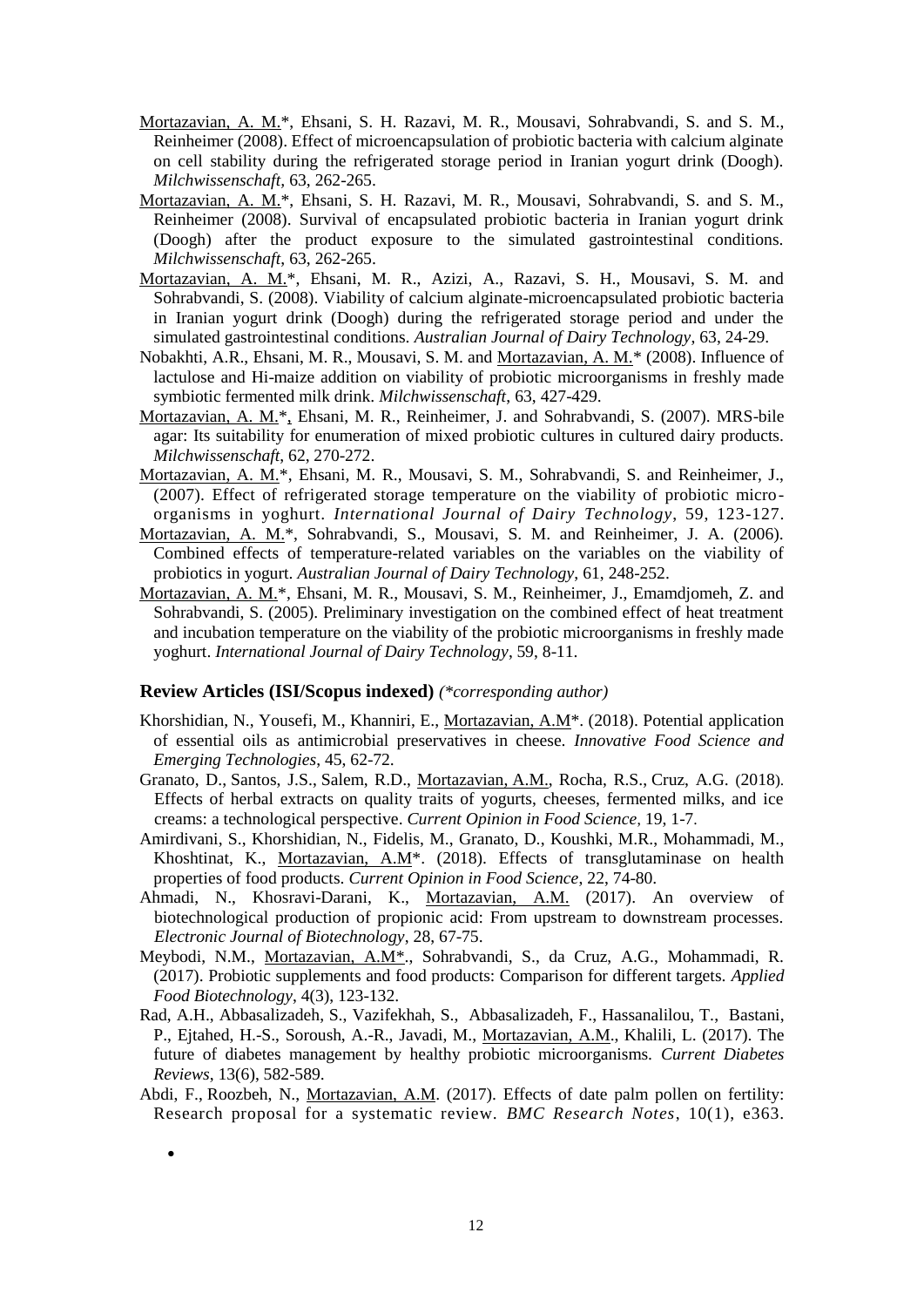- [Shockravi, A.,](https://www.scopus.com/authid/detail.uri?authorId=6603397895&eid=2-s2.0-85028959161) [Kavousi, K.,](https://www.scopus.com/authid/detail.uri?authorId=24722480500&eid=2-s2.0-85028959161) [Rezania, J.,](https://www.scopus.com/authid/detail.uri?authorId=57193433430&eid=2-s2.0-85028959161) [Jafari, R.,](https://www.scopus.com/authid/detail.uri?authorId=12791016800&eid=2-s2.0-85028959161) [Norouzi Beirami, M.](https://www.scopus.com/authid/detail.uri?authorId=57195587533&eid=2-s2.0-85028959161) H., [Ariaeenejad, S.,](https://www.scopus.com/authid/detail.uri?authorId=45860900500&eid=2-s2.0-85028959161) [Moosavi-Movahedi, Z.,](https://www.scopus.com/authid/detail.uri?authorId=55404230900&eid=2-s2.0-85028959161) [Maghami, P.,](https://www.scopus.com/authid/detail.uri?authorId=55858720300&eid=2-s2.0-85028959161) [Mortazavian, A.M.,](https://www.scopus.com/authid/detail.uri?authorId=12792054500&eid=2-s2.0-85028959161) [Moosavi-Movahedi, A.A.](https://www.scopus.com/authid/detail.uri?authorId=23098455900&eid=2-s2.0-85028959161) (2017). Time–frequency approach in the cluster assignment of amino acids based on their NMR profiles. *[Journal of the Iranian Chemical Society](https://www.scopus.com/sourceid/5300152234?origin=recordpage)*, 14(10), 2221-2228.
- Yousefi Asli, M., Khorshidian, N., Mortazavian, A. M., Hosseini. H. (2017). A review on the impact of herbal extracts and essential oils on viability of probiotics in fermented milks. *Current nutrition & food science*, 13, 6-15.
- Mollakhalili Meybodi, N., Mortazavian, A. M.,\*, Bahadori Monfared, A., Sohrabvandi, S. (2017). Phytochemicals in cancer prevention: a review of the evidence. Iranian Journal of Cancer Prevention, 10, e7219.
- [Balthazar, C.F.,](https://www.scopus.com/authid/detail.uri?authorId=56041720100&eid=2-s2.0-85009792063) [Pimentel, T.C.,](https://www.scopus.com/authid/detail.uri?authorId=53878430400&eid=2-s2.0-85009792063) [Ferrão, L.L.,](https://www.scopus.com/authid/detail.uri?authorId=56525129600&eid=2-s2.0-85009792063) [Almada, C.N.,](https://www.scopus.com/authid/detail.uri?authorId=56728521100&eid=2-s2.0-85009792063) [Santillo, A.,](https://www.scopus.com/authid/detail.uri?authorId=12807990500&eid=2-s2.0-85009792063) [Albenzio, M.,](https://www.scopus.com/authid/detail.uri?authorId=6603769561&eid=2-s2.0-85009792063) [Mollakhalili, N.,](https://www.scopus.com/authid/detail.uri?authorId=57189519176&eid=2-s2.0-85009792063) [Mortazavian, A.M.,](https://www.scopus.com/authid/detail.uri?authorId=12792054500&eid=2-s2.0-85009792063) [Nascimento, J.S.,](https://www.scopus.com/authid/detail.uri?authorId=56527899000&eid=2-s2.0-85009792063) [Silva, M.C.,](https://www.scopus.com/authid/detail.uri?authorId=54880635500&eid=2-s2.0-85009792063) [Freitas, M.Q.,](https://www.scopus.com/authid/detail.uri?authorId=14057823200&eid=2-s2.0-85009792063) [Sant'Ana, A.S.,](https://www.scopus.com/authid/detail.uri?authorId=7007031460&eid=2-s2.0-85009792063) [Granato, D.,](https://www.scopus.com/authid/detail.uri?authorId=8726448500&eid=2-s2.0-85009792063) [Cruz, A.G.](https://www.scopus.com/authid/detail.uri?authorId=24366248400&eid=2-s2.0-85009792063) (2017). Sheep milk: Physicochemical characteristics and relevance for functional food development. *[Comprehensive Reviews in](https://www.scopus.com/sourceid/4900152301?origin=recordpage)  [Food Science and Food Safety](https://www.scopus.com/sourceid/4900152301?origin=recordpage)*, 16(2), 247-262.
- Moslemy, M., Mazaheri Nezhad Fard, R., Hosseini, S. M., Homayouni-Rad, A., .Mortazavian, A. M.\*. (2016). A Review: Incorporation of Propionibacteria in Fermented Milks as a Probiotic. Critical Reviews in Food Science and Nutrition, 56(8), 1290-1312.
- Ferrão, L.L., Silva, E.B., Silva, H.L.A., Silva, R., Mollakhalili, N., Granato, D., Freitas, M.Q., Silva, M.C., Raices, R.S.L., Padilha, M.C., Zacarchenco, P.B., Barbosa, M.I., Mortazavian, A.M., Cruz, A.G. (2016). Strategies to develop healthier processed cheeses: Reduction of sodium and fat contents and use of prebiotics. *Food Research International*, 86, 93–102.
- Davoodi, H., Shahbazi, R., Esmaeili, S., Sohrabvandi, S., Mortazavian, A. M.,\* Jazayeri, S., Taslimi, A. (2016). Health-Related Aspects of Milk Proteins. *Iranian Journal of Pharmaceutical Research*, 15, 3.
- Mortazavian, A. M.,\*, Mollakhalili, N. (2016). Medicinal Food Products; a New Approach from Ordinary Foods to Medicine. *Iranian Journal of Pharmaceutical Research*, 15 (1), 1-  $\mathcal{D}_{\mathcal{L}}$
- Khorshidian, N., Yousefi, M., Hosseini, H., Shadnoush, M., Mortazavian, A.M. (2016). Potential anticarcinogenic effects of lactic acid bacteria and probiotics in detoxification of process-induced food toxicants. *Iranian Journal of Cancer Prevention*, 9(5), e7920.
- Davoodi, H., Jamshidi-Naeini, Y., Esmaeili, S., Sohrabvandi, S., Mortazavian A. M.\*. (2016). The dual nature of iron in relation to cancer: A review. . *Iranian Journal of Cancer Prevention,* 9(6), e5494.
- Khanniri, E., Bagheripoor-Fallah, N., Sohrabvandi, S., Mortazavian, A. M\*., Khosravi-Darani, K., Mohammadi, R. (2016). Application of liposomes in some dairy products. *Critical Reviews in Food Science and Nutrition*, 56, 3, 484-493.
- Rahmati M., Karimi, R., Sohrabvandi, S., Mortazavian, A. M\*. (2015). Health effects of Probiotics on the skin. *Critical Reviews in Food Science and Nutrition*, 55, 1219-1240.
- Bagheripoor-Fallah, N., Mortazavian, A. M.,\* Hosseini, H., Khoshgozaran-Abras, S., Homayouni Rad, A. (2015). Comparison of Molecular Techniques with other Methods for Identification and Enumeration of Probiotics in Fermented Milk Products. *Critical Reviews in Food Science and Nutrition*, 55, 396–413.
- Esmaeili, S., Mogharabi, F., Safi, S., Sohrabvandi, S., Mortazavian, A. M.,\* Bagheri Fallah, N. (2015). [The common spoilage microorganisms of beer: occurrence, defects, and](http://research.sbmu.ac.ir/webdocument/load.action?webdocument_code=2000&masterCode=66005728)  [determination-a review.](http://research.sbmu.ac.ir/webdocument/load.action?webdocument_code=2000&masterCode=66005728) *Carpathian Journal of Food Science and Technology*, 7 (4), 68-73.
- Homayouni, A., Amini, A., Khodavirdivand Keshtiban, A., Mortazavian, A. M., Esazadeh, K., Pourmoradian, S. (2014). Resistant starch in food industry: A changing outlook for consumer and producer. *Starch – Stärke*, 66, 102–114.
- Homayouni, A., Bastani, P., Ziyadi, S., Mohammad-Alizadeh-Charandabi, S., Ghalibaf, M., Mortazavian, A. M., Vaghef Mehrabany, E. (2014). Effects of Probiotics on the Recurrence of Bacterial Vaginosis: A Review. *Journal of Lower Genital Tract Disease*, 18, 1, 79-86.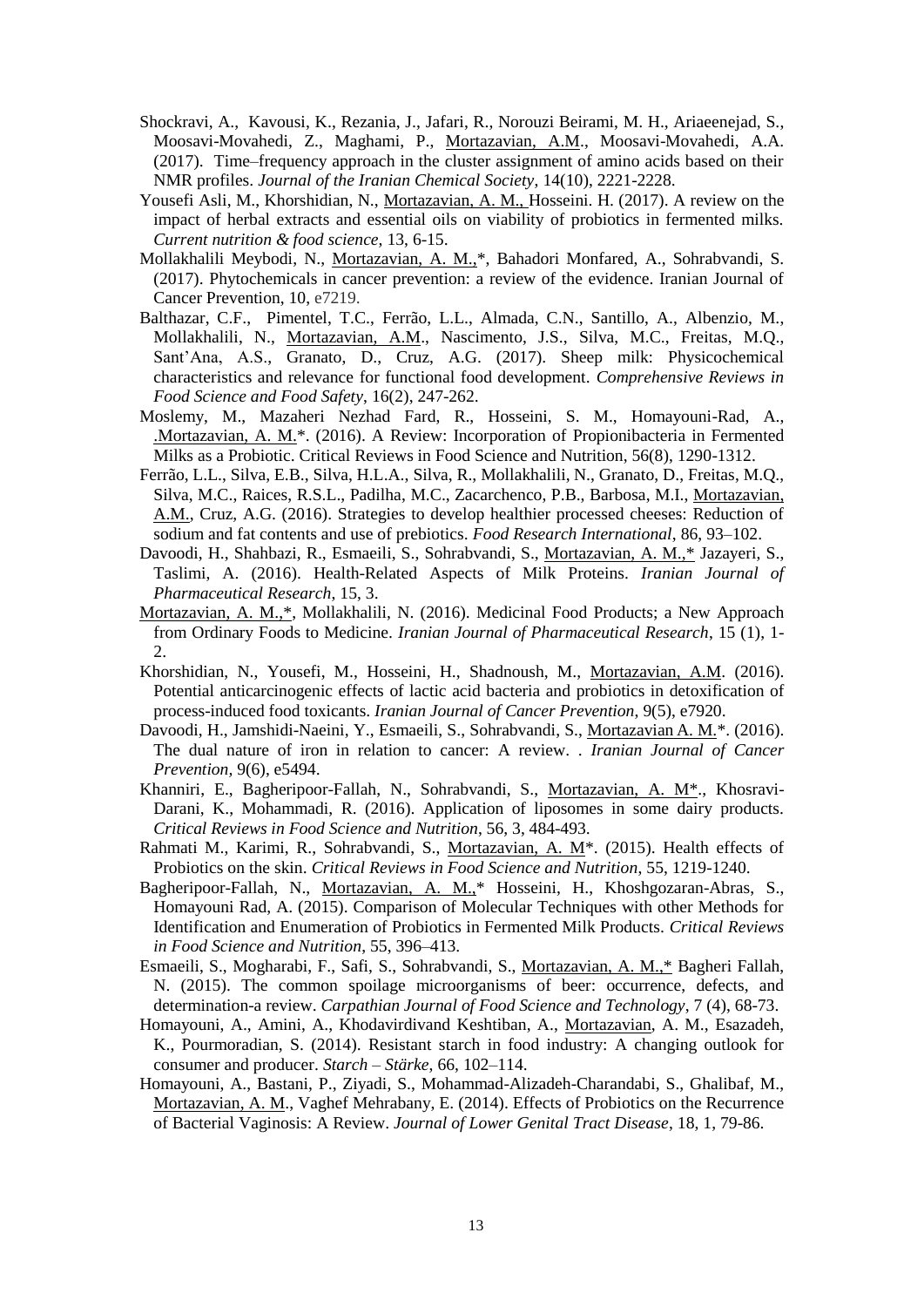- Davoodi, H., Esmaeili, S. and Mortazavian A. M.\* (2013). Effects of milk and milk products consumption on cancer. *Comprehensive Reviews in Food Science and Food Safety*; in press.
- Homayouni Rad, Torab, R., A., Mortazavian, A. M., Vaghef Mehrabany, E., and Vaghef Mehrabany, L. (2013). Editorial: Can probiotics prevent or improve common cold and influenza? *Nutrition*; in press.
- Moslemy, M., Mazaheri Nezhad Fard, R., Hosseini, S. M., Homayouni-Rad, A. and Mortazavian, A. M.\* (2013). Incorporation of propionibacteria in fermented milks as a probiotic. *Critical Reviews in Food Science and Nutrition*; accepted for publication.
- Homayoni Rad, A., Ghalibaf, M., Azizi, A., Mortazavian, A. M., Vaghef Mehrabany, E., Alipoor, B., Vaghef Mehrabany, L., Niazmand, F., Vazifehkhah, S. and Alikhah, H. (2013). The comparison of food and supplement as probiotic delivery vehicles. *Critical Reviews in Food Science and Nutrition*; accepted for publication.
- Bagheripoor, N., Mortazavian, A. M.\*, Hosseini, H. and Khoshgozaran, S. (2013). Comparison of molecular techniques with other methods for identification and enumeration of probiotics in fermented milk products. *Engineering in Life Sciences*, accepted for publication. *Critical Reviews in Food Science and Nutrition*; in press.
- Rahmati Roudsari, M., Karimi K. and Mortazavian A. M.\* (2013). Health effects of probiotics on the skin. *Critical Reviews in Food Science and Nutrition*, Accepted for publication.
- Beheshtipour, H., Mortazavian A. M.\*, Mohammadi, R. and Sohrabvandi, S. (2013). Supplementation of *Spirulina platensis* and *Clorella vulgaris* algae into probiotic fermented milks. *Comprehensive Reviews in Food Science and Food Safety*; in press.
- Arab, M., Mortazavian A. M.\*, Mohammadi, R., Sohrabvandi and Rezaei-Tavirani, M. (2012). Reduction of aflatoxin in fermented milks during production and storage. *Toxins Review*, 31, 44-53.
- Rouhi, M. and Mortazavian, A. M.\* (2012). Probiotic fermented sausage: viability of probiotic microorganisms and sensory characteristics. *Critical Reviews in Food Science and Nutrition*, 53, 349-366.
- Karimi, R., Sohrabvandi, S. and Mortazavian, A. M.\* (2012). Sensory Characteristics of Probiotic Cheese. *Food Microbiology*, 11, 437-452.
- Mohammadi, R., Mortazavian, A. M.\* and Sohrabvandi, S. (2011). The starter culture characteristics of probiotic microorganisms in fermented milks. *Engineering in Life Sciences*, 12, 399-409.
- Karimi, R., Mortazavian, A. M. and Amiri-Rigi, A. (2011). Selective enumeration of probiotic microorganisms in cheese. *Food Microbiology*, 29, 1-9.
- Sohrabvandi, S., Mortazavian, A. M. and Rezaei, K. (2011). Advanced analytical methods for the analysis of chemical and microbiological properties of beer. *Journal of the Food and Drug Analysis*, 19, 1-21.
- Mohammadi, R., Mortazavian, A. M.\*, Khosrokhavar, R. and Cruz, A. G. (2011). Probiotic ice cream: viability of probiotic bacteria and sensory properties. *Annals of Microbiology*; Published on-line, DOI 10.1007/s13213-010-0188-z.
- Karimi, R., Mortazavian, A. M.<sup>\*</sup> and Cruz, A. G. (2011). Viability of probiotics in cheese during production and storage. *Dairy Science and Technology*, 91, 283-308.
- Mohammadi, R. and Mortazavian, A. M.\* (2010). Technological aspects of prebiotics in probiotic fermented milks. *Food Reviews International*, 27, 192-212.
- Sohrabvandi, S., Mousavi, S. M., Razavi, S. H. and Mortazavian, A. M. (2010). Healthrelated aspects of beer. *International Journal of Food Properties*, 15, 350-373.
- Sohrabvandi, S., Mousavi, S. M., Razavi, S. H., Mortazavian, A. M. and Rezaei, K. (2010). Application of advanced instrumental techniques for analysis of physical and physicochemical properties of beer. *International Journal of Food Properties*, 13, 744-759.
- Cruz, A. G., Candena, R. S., Walter, E. H. M., R.S., Mortazavian, A. M., Granato, D., Faria, J. A. F. and Bolini, M. A. (2010). Sensory analysis: Relevance for probiotic, prebiotic and symbiotic product development. *Comprehensive Reviews in Food Science and Safety*, 9, 358-373.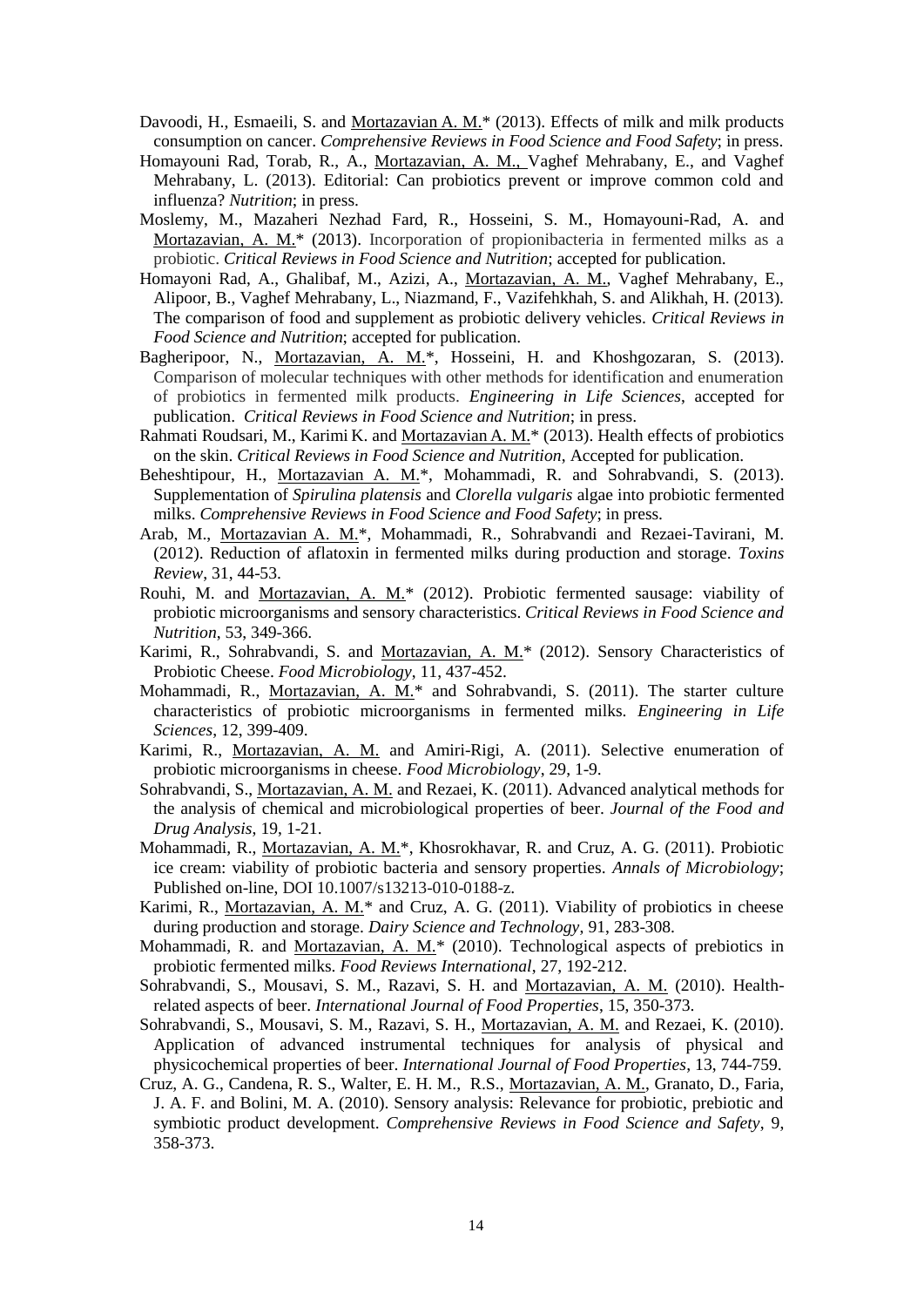- Sohrabvandi, S., Mousavi, S. M., Razavi, S. H. and Mortazavian, A. M.\* (2010). Alcohol-free beer: Methods of production, sensorial defects and healthful effects. *Food Reviews International*, 26, 335-352.
- Mortazavian, A. M., Rezaei, K. and Sohrabvandi, S., (2009). A review: Application of advanced instrumental methods for yogurt analysis. *Critical Reviews in Food Science and Nutrition*, 49, 153-163.
- Mortazavian, A. M.\*, Razavi, S. H., Ehsani, M. R. and Sohrabvandi, S. (2007). A review: Principles and methods of microencapsulation of probiotics. *Iranian Journal of Biotechnology,* 5, 1-18.

#### **Other indexed articles** *(\*corresponding author)*

- Khorshidian, N., Yousefi Asli, M., Arab, M., Mortazavian\*, A. M. (2016). Fenugreek: Potential Applications as a Functional Food and Nutraceutical. *Nutrition and Food Sciences Research*, 3 (1), 5-16.
- Jafari, M., Alebouyeh, M., Mortazavian\*, A. M., Hosseini, H., Ghanati, K., Amiri, Z., Zali, M. R. (2016). Influence of heat shock temperatures and fast freezing on viability of probiotic sporeformers and the issue of spore plate count versus true numbers. *Nutrition and Food Sciences Research*, 3, 1, 35-42.
- Esmaeili, S., Peivasteh roudsari, L., Mortazavian, A. M., Khosravi-Darani, K., Sohrabvandi, S. (2015). Utilization of membrane systems in beer processing. *Journal of Paramedical Sciences*, 6, 149-156.
- Hosseinvand, A., Sohrabvandi, S., Mortazavian, A. M. (2015). Assessment of the microbiological safety of some spices and raw vegetables in Tehran caterings. *Arvand Journal of Health and Medical Sciences*, 1, 2,108-111.
- Mortazavian, A. M., Razavi, S. H., Mousavi, S. M., Malganji, S. H., Sohrabvandi, S. (2014). The effect of Saccharomyces strain and fermentation conditions on quality parameters of non-alcoholic be*er. Journal of Paramedical Sciences, 5*, 109-114.
- Ahmadi, E., Mohammadi, R, Rouhi, M., Mortazavian A. M.\*, Khosravi-Darani, K. and Shandnoush, M. (1391). Viability of two Iranian isolated species of bifidobacteria in Doogh. *Iranian Journal of Nutrition Sciences and Technology*, 7 (sp. issue), 1-10 [in Persian].
- Khanbagy-Dogahe, M., Towfighi, A., Khosravi-Darani, K., Dadgar, M., Mortazavian, A. M. and Ahmadi, N. (1391). Influence of pomegranate peel on viability of probiotic bacteria in pomegranate juice. *Iranian Journal of Nutrition Sciences and Technology*, 7 (sp. issue), 17- 24 [in Persian].
- Mohammadi R, Rouzitalab A, Shahabbaspour Z, Mortazavian A. M.\* (1391). Study of microbiological, biochemical and organoleptic properties in the probiotic soy-yoghurt. *Iranian Journal of Nutrition Sciences and Technology*, 7 (sp. issue), 149-158 [in Persian].
- Delshadian, Z., Mohammadi, R., Rouhi, M., Homayouni-Rad and Mortazavian A. M.\* (1391). Effect of using stevia sweetener on peroxide value of chocolate milk. *Iranian Journal of Nutrition Sciences and Technology*, 7 (sp. issue), 107-113 [in Persian].
- Shahabbaspour, Z., Mohammadi, R., Soleymani, M. and Mortazavian, A. M. (1391). The effects of ratio of cow's milk to soymilk, probiotic strain and fruit concentrate on qualitative aspects of probiotic flavoured fermented drinks. *Iranian Journal of Nutrition Sciences and Technology*, 7 (sp. issue), 461-470 [in Persian].
- Mohammadi, R., Rouhi, Mortazavian, A. M.\*, Soleymani, M. and Sabouri, S. (1391). Effects of cow's milk to soy milk proportion and the type of commercial culture composition on biochemical, microbiological and sensory characteristics of probiotic soy-Doogh. *Iranian Journal of Nutrition Sciences and Technology*, 7 (sp. issue), 511-522 [in Persian].
- Ebrahimi, S., Karam, A. M., Rouhi, M., Mohammadi, R., Delshadian, Z., Mortazavian, A. M.\* and Shadnoush, M. (1391). Review: The role of probiotics in the treatment and prevention of infections diarrhea in children. *Iranian Journal of Nutrition Sciences and Technology*, 7 (suppl. 4), 11-24 [in Persian].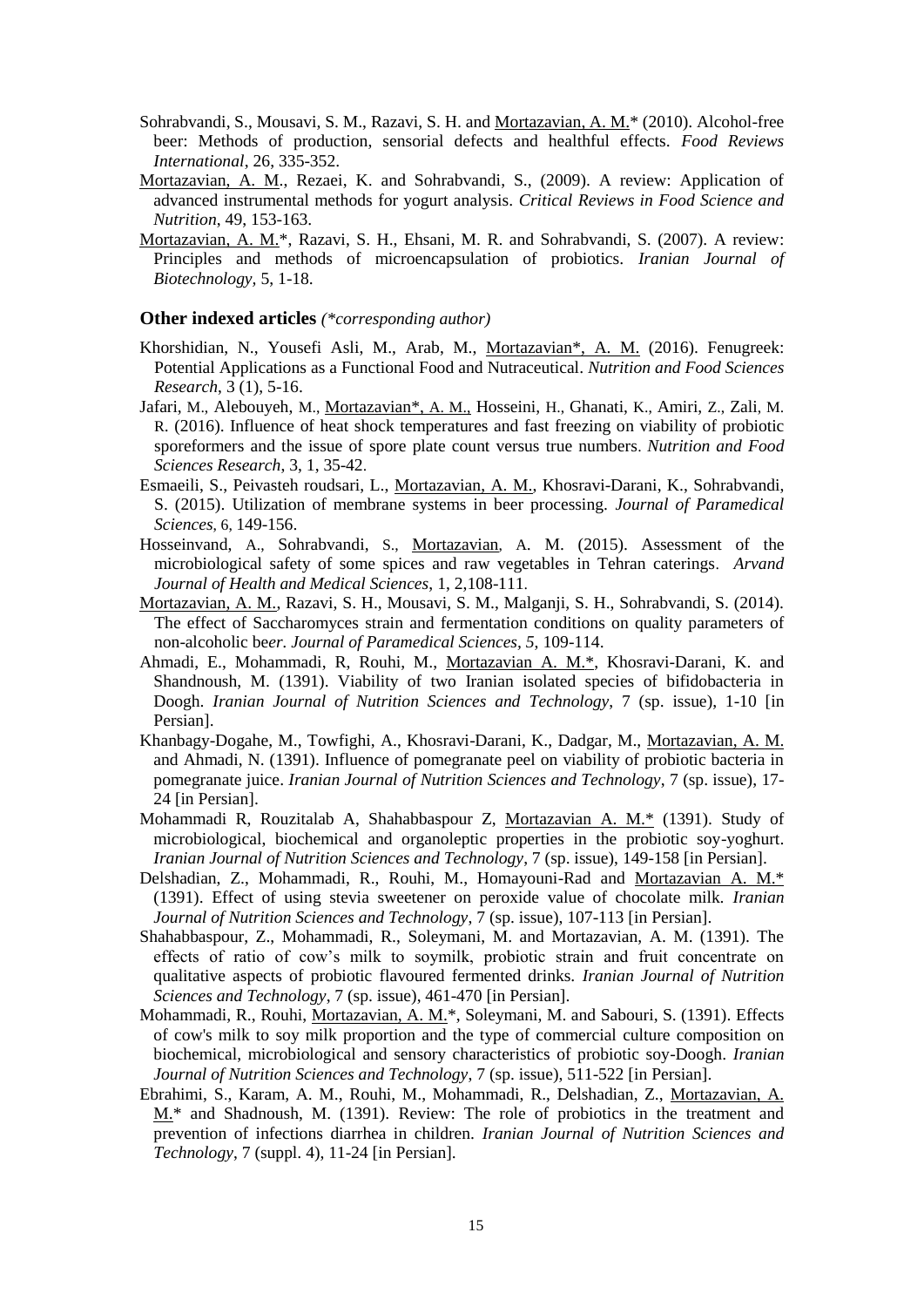- Nematollahi, A., Sohrabvandi, S, Mortazavian, A. M.\* and Berarnejad-Bariki, I. (1391). Review: Application of fruit and vegetable for the production of non-dairy-based probiotic drink. *Iranian Journal of Nutrition Sciences and Technology*, 7 (suppl. 4), 73-81 [in Persian].
- Esmaeili, S., Davoodi, H., Mortazavian, A. M. and Eivani, M. J. (1391). Review: The inductive effects of indigenous and exogenesis milk and milk products ingredients on cancers. *Iranian Journal of Nutrition Sciences and Technology*, 7 (sp. issue), 613-624 [in Persian].
- Mal-Ganji, S. H., Eivani, M. J., Sohrabvandi, S.\*, Mortazavian, A. M. (1391). Review: Health related aspects of probiotics. *Iranian Journal of Nutrition Sciences and Technology*, 7 (sp. issue), 579-590 [in Persian].
- Moslemi, M., Khosravi-Darani, K. and Mortazavian, A. M. (1391). Review: Safety and biological aspects of kefir production. *Iranian Journal of Nutrition Sciences and Technology*, 7 (sp. issue), 625-631 [in Persian].
- Esmaeili, S., Davoodi, H., Mortazavian, A. M. and Abdi, S. (1391). Review: The preventive effects of indigenous and exogenesis milk and milk products ingredients on cancers. *Iranian Journal of Nutrition Sciences and Technology*, 7 (sp. issue), 689-701 [in Persian].
- Mohammadi, M., Mashayekh, M., Mohammadi, R., Mohammadi, A. and Mortazavian, A. M. (1391). Review: Procedures of reduction of BAs in cheese. *Iranian Journal of Nutrition Sciences and Technology*, 7 (sp. issue), 799-810 [in Persian].
- Shahbazi, R., Davoodi, H., Mortazavian, A. M., Esmaeili, S. (1391). Review: The biologic effects of casein and casein-derived bioactive peptides. *Iranian Journal of Nutrition Sciences and Technology*, 7 (sp. issue), 811-820 [in Persian].
- Sohrabvandi, S., Oroognia, P., Mortazavian, A. M.\*, Khoshfarjham, M. and Ahmadi, N. (2013). Determination of some nutritional value and organoleptic properties in fruity teas. *Journal of Paramedical Sciences*, 4, 78-84.
- Goudarzi, Z., Sohrabvandi, S., Hashemiravan, M., Mortazavian, A. M. (2013). Evaluation of coenzyme Q10 addition and storage temperature on some physicochemical and organoleptic properties of pomegranate juice. *Journal of Paramedical Sciences*, 4, 62-68.
- Ahmadi, E., Mortazavian, A. M., Mohammadi, R. (2013) .The Effect of Heat Inactivating Process on Biochemical, Microbiological and Sensory Characteristics of Iranian Drink Based on Fermented Milk (Doogh). *Journal of Food Processing & Technology*, 4, 10, 271.
- Sohrabvandi, S., Nematollahi, A., Mortazavian, A. M.\*, Vafaee, R. (2013). Effects of homogenization pressure and sequence on textural and microstructural properties of milkbased creamy dessert. *Journal of Paramedical Sciences*, 4, 7-13.
- Zamanian Azodi, M., Rezaei Tavirani, M., Mortazavian, A. M., Vafaee, R., zali, H., soheili, M. (2013). Application of proteomics in cancer study. *American Journal of Cancer Science*, 2, 2, 1-19.
- Gaeini, Z., Taghinezhad, M., Sohrabvandi\*, S., Mortazavian, A. M., Mahdav, S. M. (2013). Healthful characteristics of pennyroyal essential oil. *Journal of Paramedical Sciences*, 5 (1), 42-49.
- Osati, S., Davari, A., Safafar, H., Haghighian Roudsari, A., Mortazavian, A. M., Ghavamzadeh, S., Rashidi, A. (2013). Arsenic intakes from spices and sheep tail (Donbeh) in a high oesophageal cancer area: Pilot study from Iran. *Journal of Paramedical Sciences*, 4, 31-34.
- Farhadi, S., Khosravi Darani, K., Mashayekh, M., Mortazavian, A. M., Mohammadi, A. R. and Shahraz, F. (2012). Effects of fermentation temperature and starter culture ratio on propionic acid production in milk beverage fermented with propionibacteria. *Iran Journal of Nutrition and Food Sciences*, 1, 41-50 [in Persian].
- Mortazavian, A. M. (2012). Music affects survival and activity of microorganisms. *Journal of Paramedical Sciences*, 3, 4, 1.
- Ghorbani-Gorji, E., Mohammadifar, M. A., Ezzatpanah, H. and Mortazavian, A. M. (2011). Effect of three types of gum tragacanth on rheological characteristics and stability of nonfat Doogh. *Iran Journal of Nutrition and Food Sciences*, 2, 31-42 [in Persian].